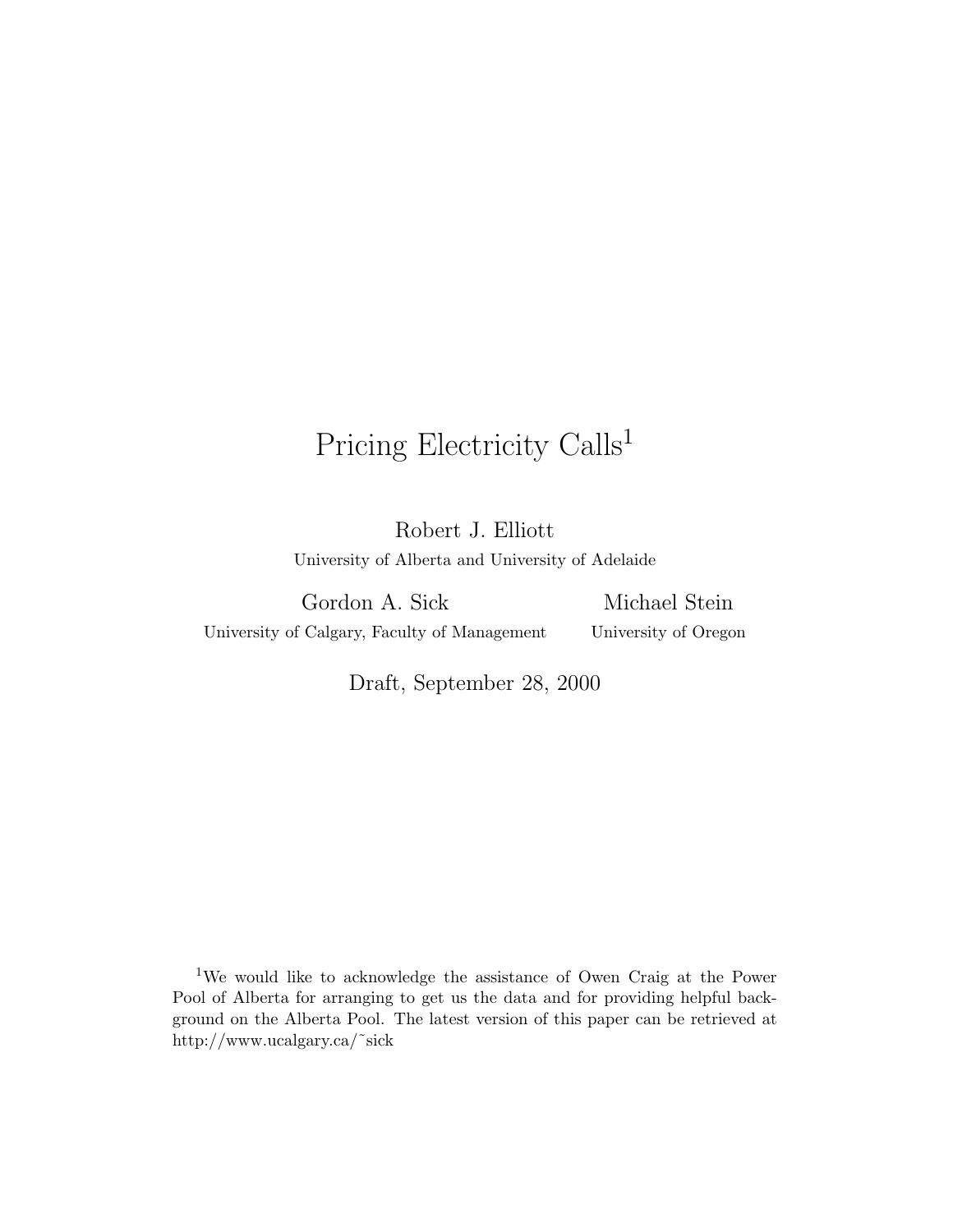#### **Abstract**

## **Pricing Electricity Calls**

In this paper we develop a general model of spot electricity price that encompasses the stylized features of many of the emerging deregulated electricity pools around the world. We incorporate seasonality on an annual basis and a daily basis around a mean-reverting de-seasonalized intrinsic price.

A unique feature of this paper is the treatment of jumps in the spot price as arising from supply shocks as large generators in the system come off-line and go on-line in a partially predictable manner. We model the number of large generators on line as a discrete Markov process. This feature is motivated by the Alberta electricity pool, which has 14 large base-load generators and very little excess capacity.

We show how to estimate the diffusion process with a Kalman filter technique and the discrete Markov model with maximum likelihood model.

The motivation for pricing calls on this price process is two-fold. First many electricity customers purchase call options to manage their risk. Second, generators are called into the system or turned off according to whether their marginal price is less than or greater than the system marginal price (spot price). The revenue stream to a company that builds a new generator that is not part of base load will be a strip of call options. Thus, this is a real option valuation model.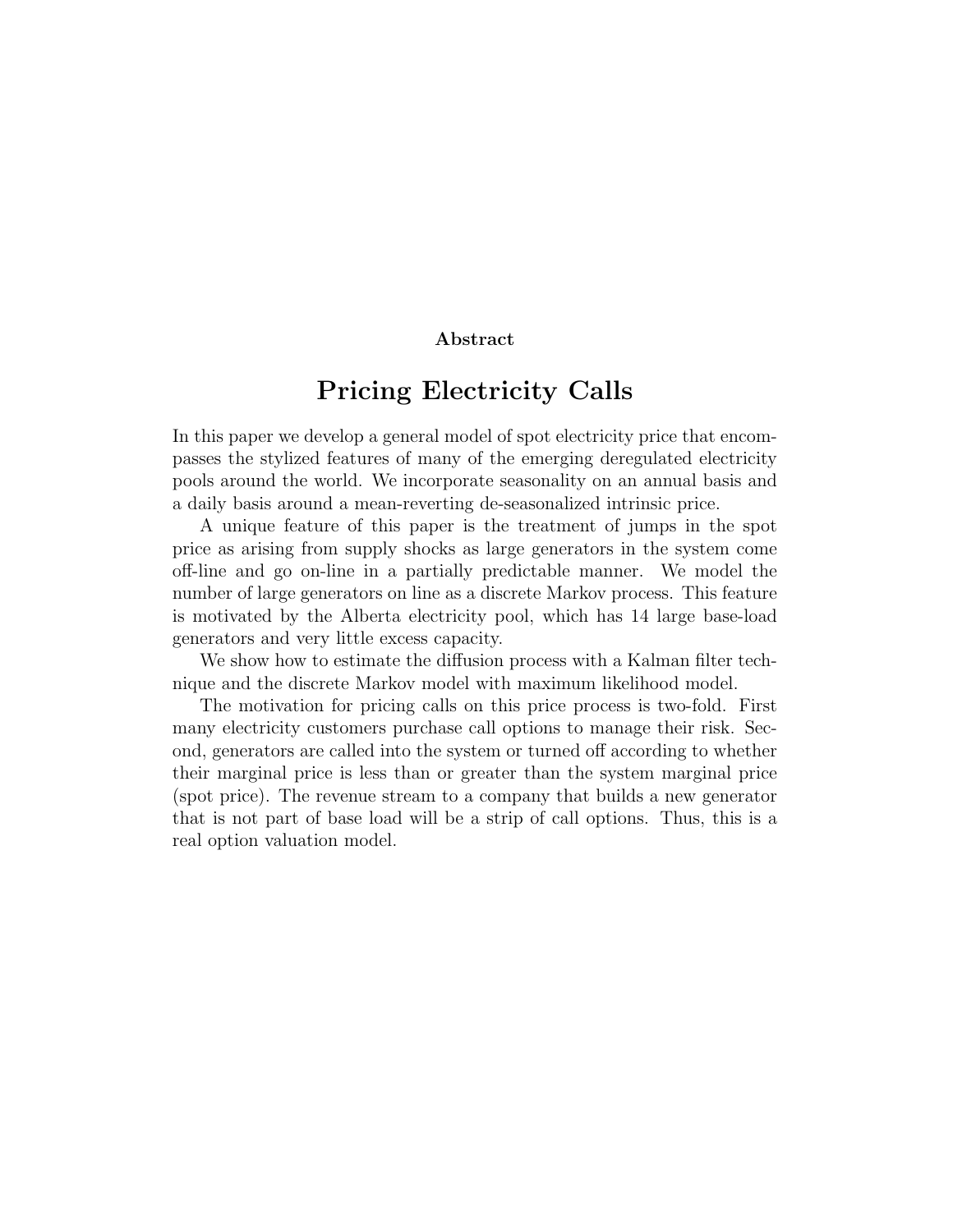#### **1 Market Structure**

This paper models the Alberta electricity pool as an example of a deregulating supply and demand model. The Alberta market is supplied by 3 large utilities that have some very efficient base load coal generators (using lowsulphur strip mines adjacent to the power plants), plus an array of natural gas plants. There are also some hydro-electric plants and alternative energy plants, but the bulk of the excess demand is supplied by limited-capacity links to adjacent jurisdictions. British Columbia, to the west, has hydro power and Saskatchewan, to the east, has thermal coal power. There is very little peaking capacity in Alberta itself.

For example, the March 11, 2000 Power Pool Report identifies 917 Megawatts of reserve capacity for the Alberta Interconnected Electric System (AIES):

| <b>SUMMARY</b>            |      |
|---------------------------|------|
| <b>INTERCHANGE</b>        | -63  |
| AIES NET GEN              | 5534 |
| AIES TOTAL LOAD           | 5605 |
| <b>REQUIRED RESERVE</b>   | 455  |
| <b>GENERATION RESERVE</b> | 904  |
| OPERATING RESERVE         | 917  |

Of this reserve, most is from hydro (MCR is the Maximum Capacity Rating):

| <b>GENERATION</b> |      |              |            |
|-------------------|------|--------------|------------|
| <b>GROUP</b>      | MCR. | <b>NET</b>   | <b>RES</b> |
| COAL              | 5621 | 4883         | 135        |
| <b>GAS</b>        | 946  | 285          | 116        |
| <b>HYDRO</b>      | 789  | $50^{\circ}$ | 653        |
| <b>IPP</b>        | N/A  | 316          | N/A        |
| <b>TOTAL</b>      | 7356 | 5534         | 904        |

The interchange is not allowed to count as reserve. In this case it was supplying a small amount of electricity becasue it has a negative quantity: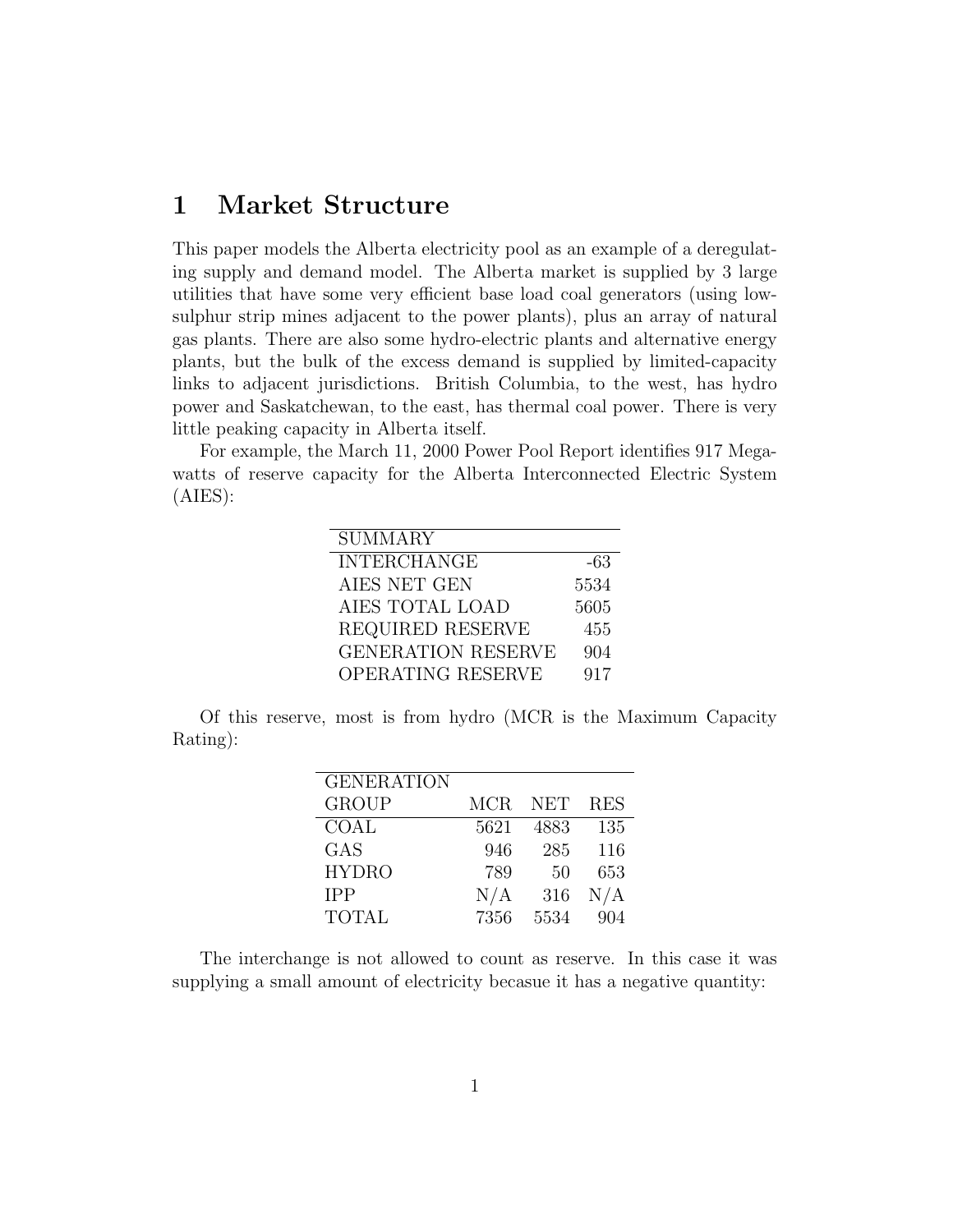| <b>INTERCHANGE</b>  |               |
|---------------------|---------------|
| <b>LINE</b>         | <b>ACTUAL</b> |
| BC HYDRO            | 41            |
| <b>SASKPOWER</b>    | -24           |
| <b>MEDICINE HAT</b> | -80           |
| <b>TOTAL</b>        | -63           |

The interchange can provide up to 800 MW of power.

The generation capacity included thermal (primarily coal) generation capacity from three large generation companies (Transalta, Atco and Epcor) plus some indendent power producers (IPP):

| TRANSALTA THERMAL        |            |                |                  |
|--------------------------|------------|----------------|------------------|
| <b>UNIT</b>              | <b>MCR</b> | <b>NET</b>     | <b>RES</b>       |
| KH1                      | 381        | 370            | $\overline{0}$   |
| KH <sub>2</sub>          | 381        | $\mathbf{1}$   | $\overline{0}$   |
| SD1                      | 279        | 293            | $\overline{0}$   |
| SD2                      | 279        | 275            | $\overline{0}$   |
| SD3                      | 353        | 367            | $\overline{0}$   |
| SD <sub>4</sub>          | 353        | 358            | $\overline{0}$   |
| SD <sub>5</sub>          | 353        | 349            | $\boldsymbol{0}$ |
| SD <sub>6</sub>          | 364        | 359            | $\overline{0}$   |
| WB1                      | 64         | $\overline{0}$ | $\overline{0}$   |
| WB <sub>2</sub>          | 64         | 52             | $\boldsymbol{0}$ |
| WB <sub>3</sub>          | 140        | $\overline{0}$ | $\overline{0}$   |
| WB4                      | 279        | 250            | $\overline{0}$   |
| <b>ATCO ELEC THERMAL</b> |            |                |                  |
| <b>UNIT</b>              | <b>MCR</b> | <b>NET</b>     | <b>RES</b>       |
| SH1                      | 378        | 324            | 56               |
| SH <sub>2</sub>          | 378        | 343            | 36               |
| BR <sub>3</sub>          | 148        | 135            | 15               |
| BR4                      | 148        | 141            | 13               |
| BR <sub>5</sub>          | 368        | 380            | $\overline{0}$   |
| <b>HRM</b>               | 143        | 125            | 15               |
| ST <sub>1</sub>          | 10         | $\overline{0}$ | $\overline{0}$   |
| ST <sub>2</sub>          | 8          | $\theta$       | $\overline{0}$   |
| RB1                      | 26         | $\theta$       | $\overline{0}$   |
| RB2                      | 40         | 42             | $\overline{0}$   |
| RB <sub>3</sub>          | 21         | 20             | $\overline{0}$   |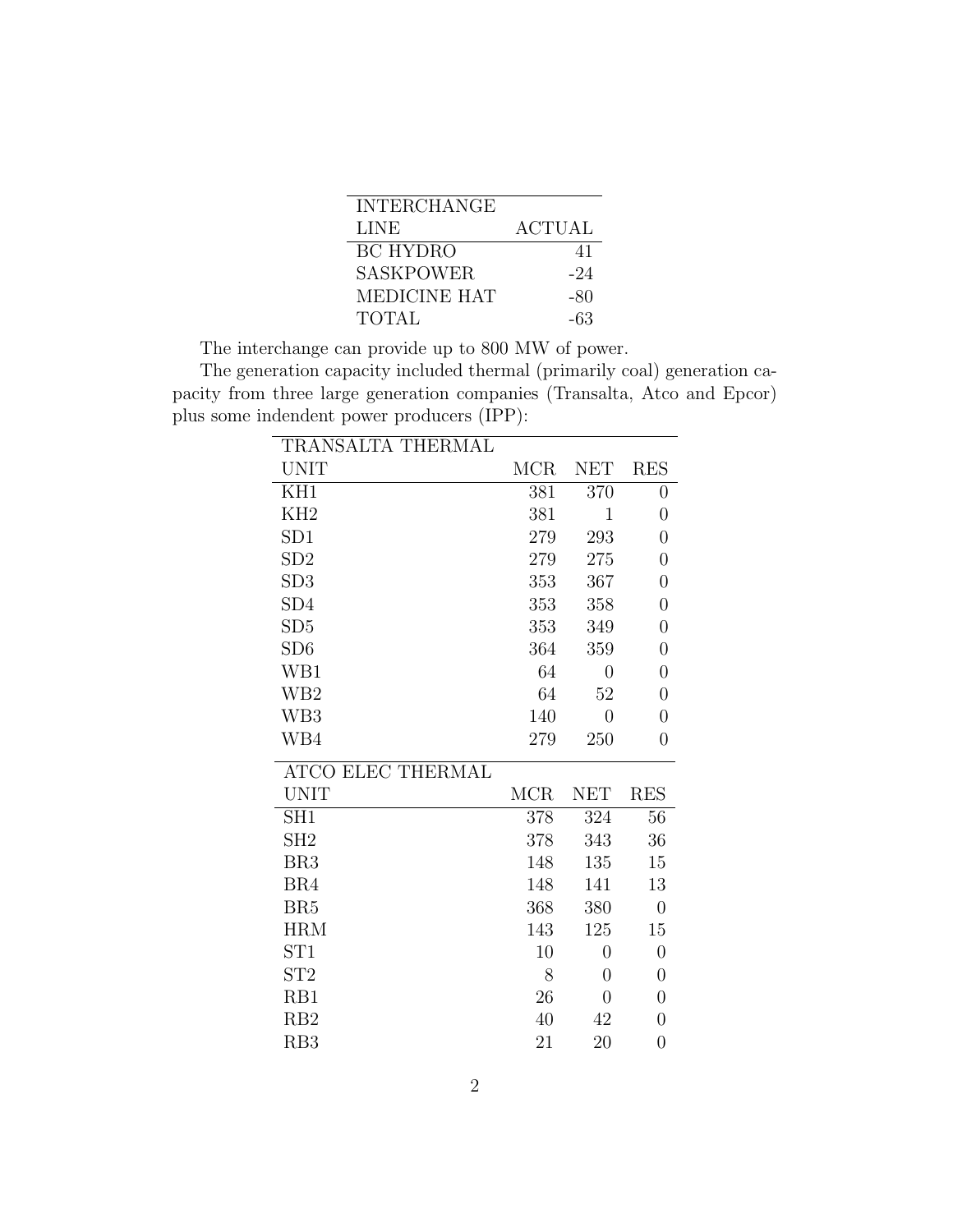| EPCOR THERMAL |     |               |                                         |
|---------------|-----|---------------|-----------------------------------------|
|               |     | NET           | <b>RES</b>                              |
|               | 384 | 376           | 0                                       |
|               | 384 | 385           | 0                                       |
|               | 158 | 40            | 24                                      |
|               | 158 | 60            | 24                                      |
|               | 158 | 40            | 24                                      |
|               | 158 | 61            | 24                                      |
|               | 67  | 0             | 0                                       |
|               | 71  | 0             | 0                                       |
|               | 71  | 22            | 20                                      |
|               |     |               |                                         |
|               |     |               |                                         |
| MCR.          |     | <b>RES</b>    |                                         |
| 85            |     | $\mathcal{O}$ |                                         |
| 47            |     | 0             |                                         |
| 47            |     | ∩             |                                         |
| 47            | 0   | 0             |                                         |
|               |     | MCR           | <b>NET</b><br>89<br>44<br>$\mathcal{O}$ |

Peaking power comes from the hydro plants of Transalta plus the British Columbia interconnect, which has a maximum capacity of 800 Megawatts.

| TRANSALTA HYDRO |                |            |            |
|-----------------|----------------|------------|------------|
| UNIT            | <b>MCR</b>     | <b>NET</b> | <b>RES</b> |
| CAS             | 34             | $-2$       | 17         |
| <b>THS</b>      | $\overline{2}$ | 0          | 0          |
| <b>SPR</b>      | 100            | $\theta$   | 100        |
| <b>RUN</b>      | 47             | 0          | 47         |
| <b>INT</b>      | 5              | 0          | 0          |
| POC             | 14             | 0          | 0          |
| <b>BAR</b>      | 12             | 0          | 10         |
| <b>KAN</b>      | 19             | 7          | 0          |
| <b>HSH</b>      | 15             | 7          | 0          |
| <b>GHO</b>      | 55             | 1          | 46         |
| <b>BPW</b>      | 16             | 6          | 0          |
| <b>BOW</b>      | 319            | 19         | 220        |
| <b>BIG</b>      | 120            | 37         | 79         |
| BRA             | 350            | -6         | 354        |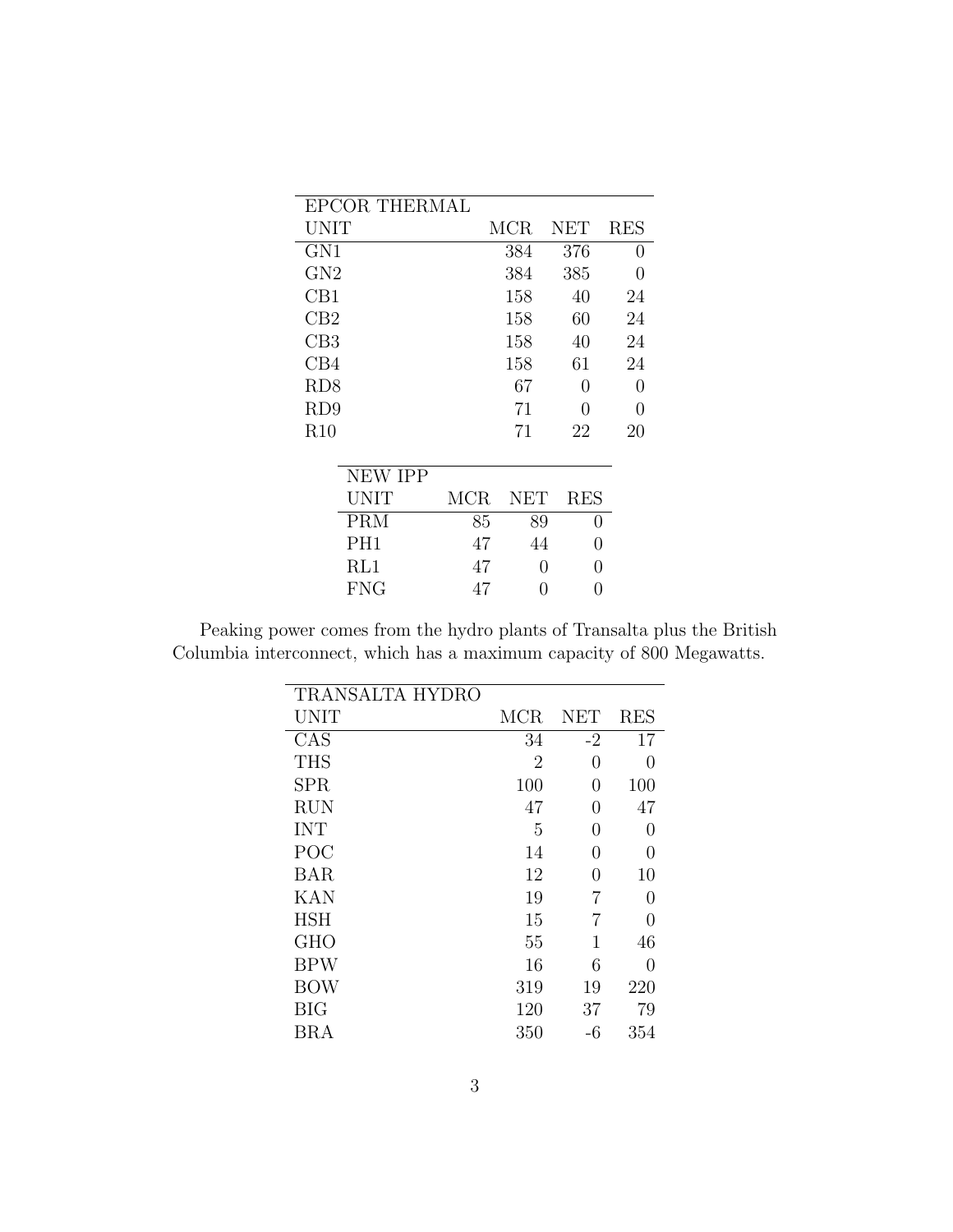The spot price of electricity is set hourly and applies as a pool price throughout the province. There are no differential transmission charges for location. Generators are switched on and off by a System Controller who matches supply and demand by ranking the generators by their bid price into a merit order (supply curve) and setting the spot price or system marginal price (SMP) to the bid price of the last generator needed to meet the demand.[1](#page-5-0) Demand is not very price sensitive, but follows seasonal patterns throughout the year, the week, the day and has random weather effects, as well. Supply and demand are summarized on the Power Pool website in real time as shown in Figure [1.](#page-6-0) Note the inelastic demand curve and the step-function Merit Order for the supply curve. The price scale is logarithmic, so prices can jump sharply, and supply becomes quite inelastic at high quantities. Thus, removing one of the large base-load generators from the bottom of the Merit Order causes the supply curve to shift to the left. If the demand is high, price is determined by the intersection of inelastic supply and demand curves, so a price spike arises.

This suggests that a good model for prices will involve seasonal and random influences on demand coupled with discrete changes in supply. The major supply changes will involve the 14 large baseload generators that can supply over 250 Megawatts of power.

### **2 Price Process**

The spot price  $S = \{S_t, t \geq 0\}$  of electricity will be modelled as a one-factor diffusion with jumps in the price described by a finite state Markov chain. The process is defined on a probability space  $(\Omega, \mathcal{J}, P)$ .

<span id="page-5-0"></span>The continuous time parameter  $t > 0$  will represent days. An annual periodic factor in the price will be modelled by

<span id="page-5-1"></span>
$$
f_t := \exp \gamma \int_0^t \sin \left(\frac{2\pi}{365} s + \phi\right) ds. \tag{1}
$$

<sup>&</sup>lt;sup>1</sup>It is possible for the consumers to actually bid to supply electricity. In this case, they offer to shed load when the price rises above a given point. In this case, the last offer (needed to generate electricity to meet demand) that sets the SMP might be from a consumer rather than a producer.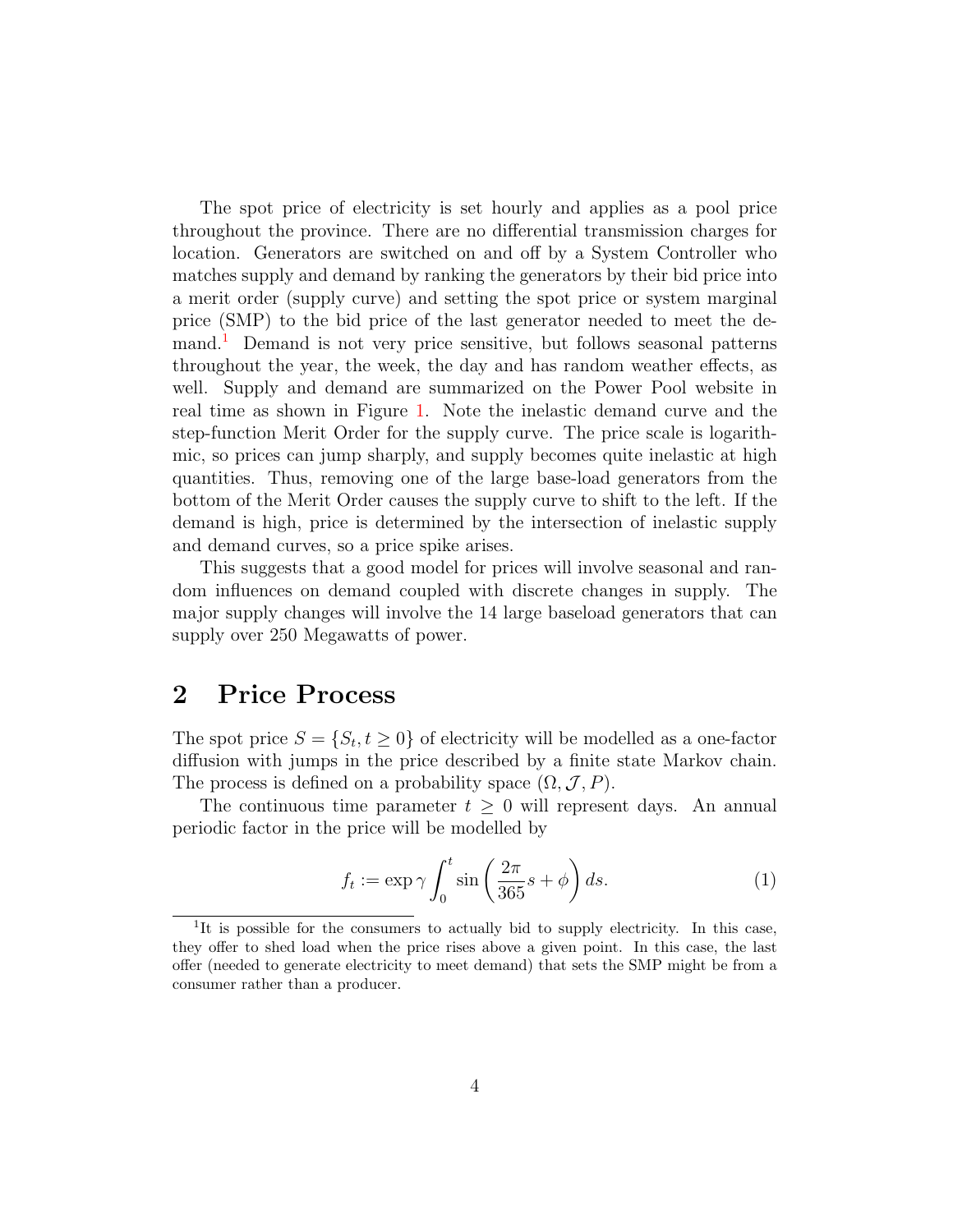

<span id="page-6-0"></span>Figure 1: The Alberta Pool Merit Order graph, late March 11, 2000. Source: Power Pool of Alberta [\[3\]](#page-25-0).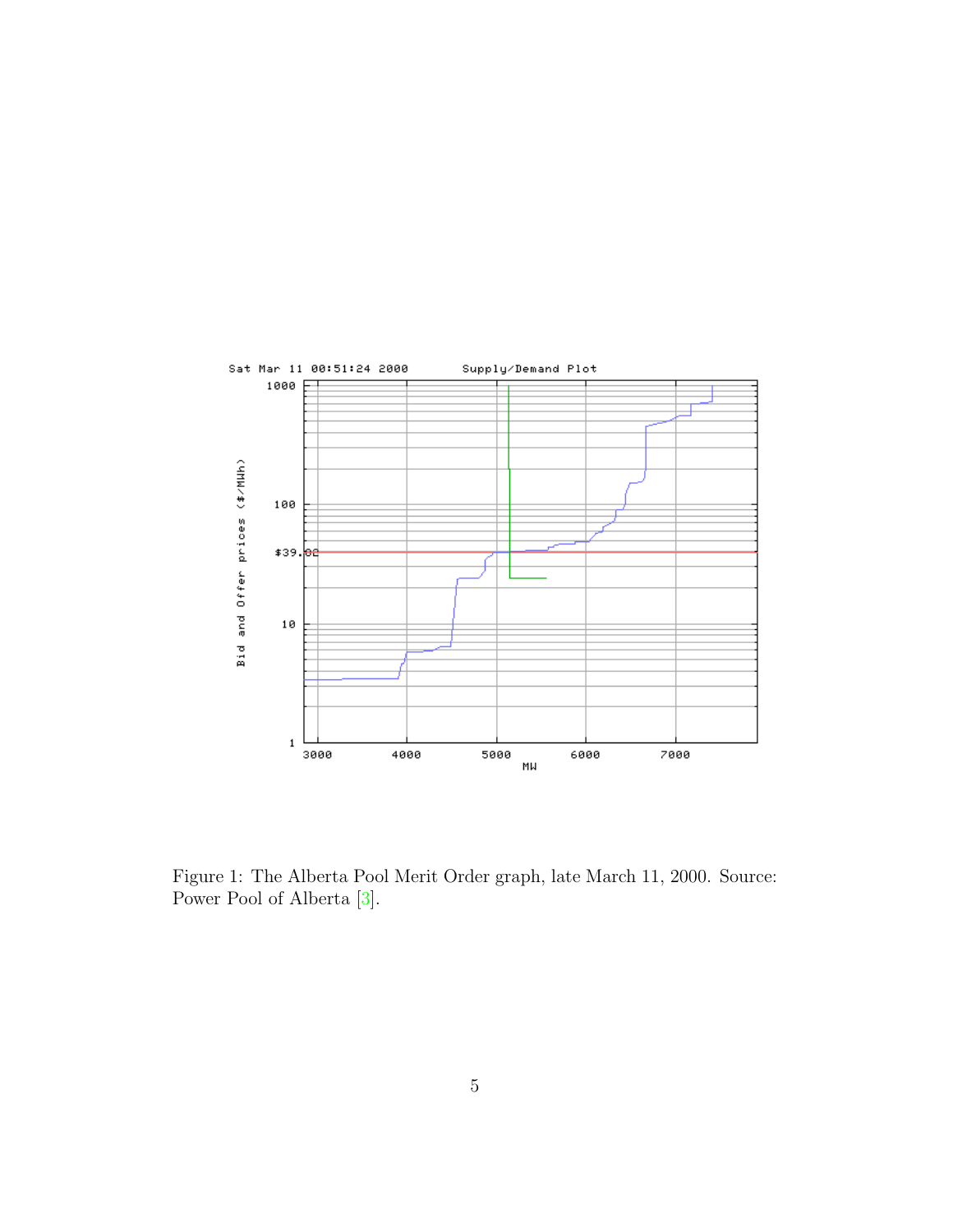A daily periodic factor in the price is modelled by

<span id="page-7-0"></span>
$$
g_t := \exp \beta \int_0^t \sin(2\pi s + \psi) ds.
$$
 (2)

Suppose  $\overline{Z} = {\overline{Z}_t, t \geq 0}$  represents the number of large generating plants on line at time t. Here,  $\overline{Z}_t$  takes values in the set  $\{0, 1, \ldots, N-1\}$  and we suppose  $\overline{Z}$  evolves as a homogeneous Markov chain. Without loss of generality we can consider the related Markov chain  $Z = \{Z_t, t \geq 0\}$  whose state space is the set of unit vectors

$$
\{e_1, e_2, \ldots, e_n\}, \quad e_i = (0, \ldots, 1, \ldots, 0)' \in R^N.
$$

If **N** is the vector  $(0, 1, \ldots, N - 1)' \in R^N$  then  $\overline{Z}$  is the inner product

<span id="page-7-2"></span>
$$
\overline{Z}_t = \langle Z_t, \mathbf{N} \rangle \tag{3}
$$

Suppose A is the transition rate matrix of Z (or  $\overline{Z}$ ). Then (see Elliott, Aggoun and Moore [\[1\]](#page-25-1))

<span id="page-7-1"></span>
$$
Z_t = Z_0 + \int_0^t AZ_s ds + M_t \tag{4}
$$

where  $M = \{M_t, t \geq 0\}$  is a (vector) martingale with respect to the filtration generated by Z.

Suppose there is also a (scalar) diffusion factor for the de-seasonalized logarithm of the price process  $X = \{X_t, t \geq 0\}$  where

$$
dX_t = -\kappa (X_t - \mu)dt + \sigma d\omega_t . \tag{5}
$$

Here  $\omega = {\omega_t, t \geq 0}$  is a standard Brownnian motion on  $(\Omega, \mathcal{J}, P)$ , so  $X_t$ follows a mean-reverting process with long-run mean  $\mu$  and strength of mean reversion κ. The half life of a deviation from the long-run mean is  $\log 2/\kappa$ .

When there are k large generators on line we suppose the spot price is weighted by a factor  $\alpha_k$ .

Write  $\alpha = (\alpha_0, \alpha_1, \ldots, \alpha_{N-1})' \in R^N$ .

The spot price of electricity is then modelled as

$$
S_t = f_t g_t \exp X_t \cdot \langle \alpha, Z_t \rangle. \tag{6}
$$

Here, the inner product  $\langle \alpha, Z_t \rangle$  allows for a different price level according to the number of large generators that are on line.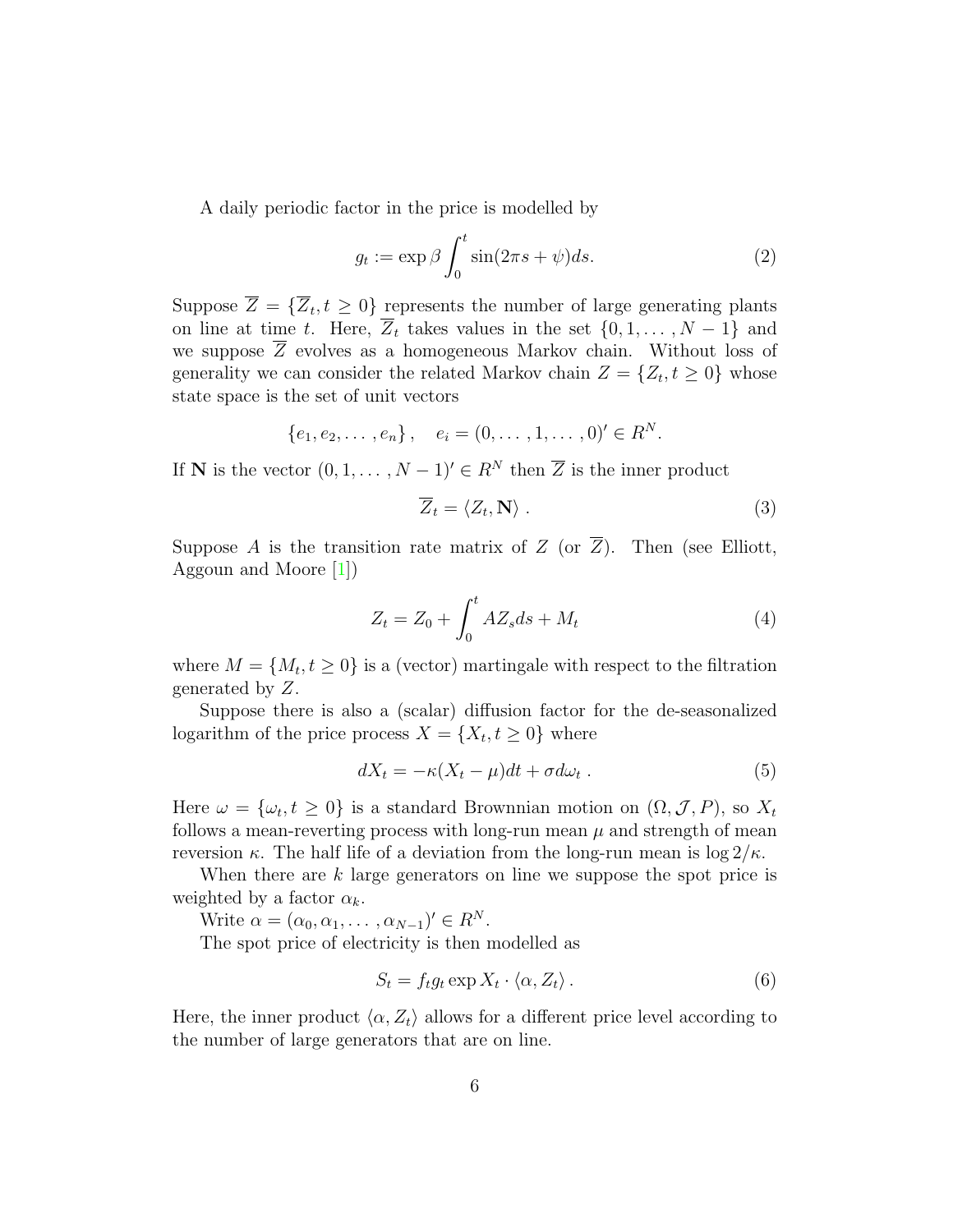### <span id="page-8-0"></span>**3 Calibration**

The calibration of the Markov chain Z is first discussed. Clearly  $\overline{Z}$ , (and therefore, Z) is observed and known.

The jump in the price when  $\overline{Z}_t$  jumps is also observed, so the values  $\alpha_0, \alpha_1, \ldots, \alpha_{k-1}$  can be estimated.

Adapting arguments in [\[2\]](#page-25-2) we can also see that for  $i \neq j$  the matrix  $A = [a_{ji}]$  matrix is estimated as

$$
a_{ji} = \begin{cases} n_t^{ij} / m_t^i, & \text{if } i \neq j \\ -\sum_{k \neq i, k=1,\dots,N} a_{ki} & \text{if } i = j. \end{cases}
$$
(7)

where

 $n_t^{ij}$  = the number of jumps of Z from state *i* to *j* up to time *t*  $m_t^i$  = the length of time Z has spent in state i up to time t

The sample Markov probability transition matrix up to time  $t$  is

<span id="page-8-1"></span>
$$
\Pi := I + A \tag{8}
$$

The parameters  $\gamma$ ,  $\phi$ ,  $\beta$ ,  $\psi$ ,  $\sigma$ , K and  $\mu$  must be estimated. We can use the EM (Expectation Maximization) algorithm in a filtered form.

Suppose the spot price  $S$  is observed over time periods of length  $h$ . Then

$$
\log \frac{S_{t+h}}{S_t} = \gamma \int_t^{t+h} \sin \left( \frac{2\pi}{365} s + \phi \right) ds
$$
  
+  $\beta \int_t^{t+h} \sin(2\pi s + \psi) ds - K \int_t^{t+h} (X_s - \mu) ds$   
+  $\sigma(\omega_{t+h} - \omega_t) + \log \langle \alpha, Z_{t+h} \rangle - \log \langle \alpha, Z_t \rangle$ . (9)

We observe  $S$  and  $Z$  so

$$
Y_t := \log S_{t+h} - \log S_t
$$

is known, as is

$$
\delta_t := \log \langle \alpha, Z_{t+h} \rangle - \log \langle \alpha, Z_t \rangle.
$$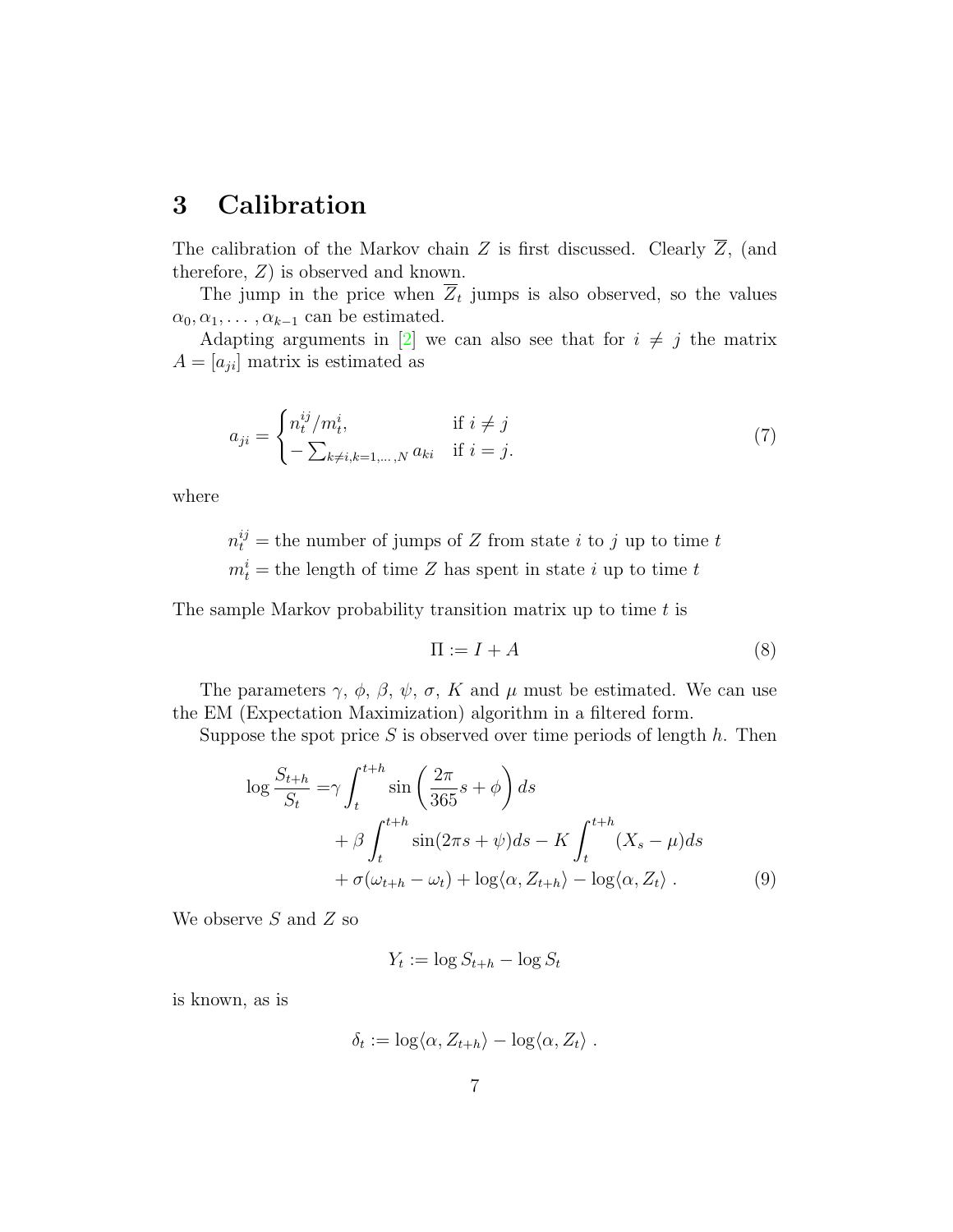Consequently we have a sequence of observations  $Y = \{Y_t, t \geq 0\}$  where

$$
Y_t := \gamma \sin\left(\frac{2\pi}{365}t + \phi\right)h
$$
  
+  $\beta \sin(2\pi t + \phi)h - K(X_t - \mu)h$   
+  $\sigma\sqrt{h}B_t + \delta_t$ .

WE shall consider observation times at the partition points  $\{nh : n \in \mathbb{Z}^+\}$ and, with abuse of notation, suppose  $t$  takes non-negative integer values and that  $t \in \{nh; n \in Z^+\}.$ 

In the above expression  $B = \{B_t, t \geq 0\}$  is a sequence of i.i.d.  $N(0, 1)$ random variables on  $(\Omega, \mathcal{J}, P)$ .

Write  $\phi(y) = \frac{1}{2}$  $2\pi$  $\exp\left(-\frac{y^2}{2}\right)$ 2  $\setminus$ for the  $N(0, 1)$  density. Then the likelihood ratio for this model, up to time  $T$ , is

$$
\Lambda_T := \prod_{t=1}^T \lambda_t \, .
$$

where

$$
\lambda_t = \frac{\phi\left(\frac{Y_t - \gamma \sin\left(\frac{2\pi}{365}t + \phi\right)h - \beta \sin\left(2\pi t + \psi\right)h + K(X_t - \mu)h - \delta_t}{\sigma \sqrt{h}}\right)}{\sigma \sqrt{h} \phi(Y_t)}
$$

Therefore,

$$
\log \Lambda_T = -T \log(\sigma \sqrt{h})
$$
  

$$
- \frac{1}{2\sigma^2 h} \sum_{t=1}^T \left( Y_t - \gamma \sin\left(\frac{2\pi}{365}t + \phi\right) h + \beta \sin(2\pi t + \psi) h + K(X_t - \mu) h - \delta_t \right)^2
$$
  

$$
- \sum_{t=1}^T \frac{Y_t^2}{2}.
$$

We observe the  $Y_t$  and the  $\delta_t$ . We estimate  $\gamma$ ,  $\phi$ ,  $\beta$ ,  $\psi$ ,  $\sigma$ ,  $K$  and  $\mu$  recursively using filtering and the EM algorithm. (Note we do not observe the  $\mathcal{X}_t$  in the above sum.)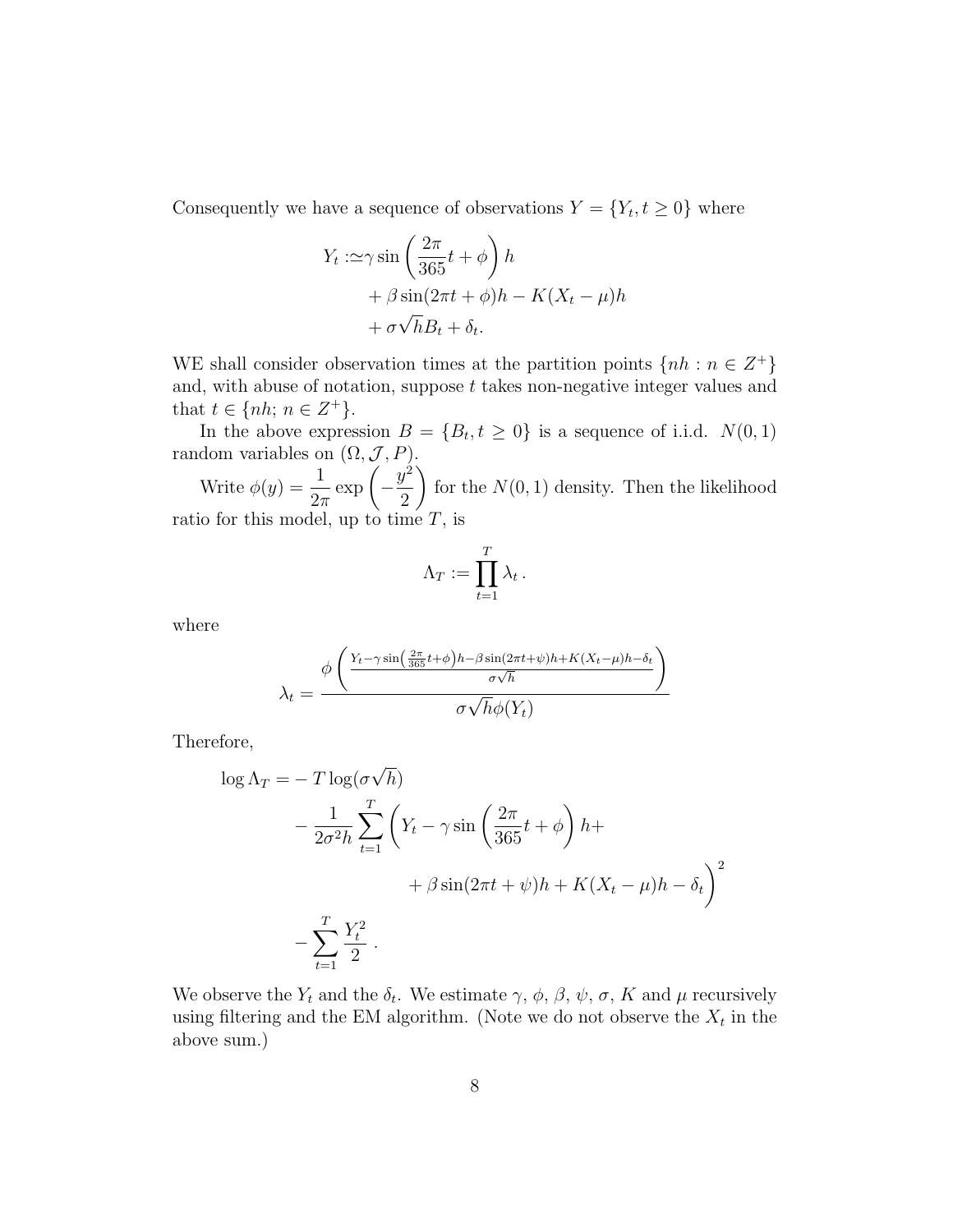The EM algorithm starts with some prior values  $\gamma_0$ ,  $\psi_0$ ,  $\beta_0$ ,  $\phi_0$ ,  $\sigma_0$ ,  $K_0$ ,  $\mu_0$ and re-estimates each of these parameters, one at a time, recursively, given the data.

Suppose, given  $Y_1, \ldots, Y_T$  and  $\delta_1, \ldots, \delta_T$ , we have, after p iterations, estimates

$$
\gamma_p,~\phi_p,~\beta_p,~\psi_p,~\sigma_p,~K_p,~\mu_p~.
$$

Write  $\mathcal{Y}_t = \sigma\{Y_0, Y_1, \dots, Y_t\}$  for the filtration generated by Y.

Suppose, initially, we wish to estimate  $\gamma_{p+1}$ . We consider

$$
E_p[\log \Lambda_T | \mathcal{Y}_T] = Q_T(\gamma_p, \phi_p, \beta_p, \dots)
$$

From the first order conditions we consider  $\frac{\partial Q_T}{\partial q}$  $\partial\gamma_p$  $= 0$  and the value of  $\gamma_p$ which satisfies this.

This gives  $\hat{\gamma}_{p+1}$ . We proceed similarly to update the other coefficients. For example,

$$
Q_T = E[\log \Lambda_T | \mathcal{Y}_T]
$$
  
=  $-T \log \sigma - \frac{T}{2} \log h$   
 $- \frac{1}{\sigma^2 h} E\left[\sum_{t=1}^T \left(\mathcal{Y}_t - \gamma_p \sin\left(\frac{2\pi}{365}t + \phi_p\right)h - \beta_p \sin(2\pi t + \psi_p)h + K_p(X_t - \mu_p)h - \delta_t\right)^2 | \mathcal{Y}_t \right] - \sum_{t=1}^T \frac{Y_t^2}{2}.$ 

Then

$$
\frac{\partial Q_T}{\partial \gamma_p} = \frac{1}{\sigma^2} E \left[ \sum_{t=1}^T \sin \left( \frac{2\pi}{365} t + \phi_p \right) \left( Y_t - \gamma_p \sin \left( \frac{2\pi}{365} t + \phi_p \right) h - \beta_p \sin(2\pi t + \psi_p) h + K_p (X_t - \mu_p) h - \delta_t \right) \mid \mathcal{Y}_T \right].
$$

Putting  $\frac{\partial \phi_T}{\partial x}$  $\partial\gamma_p$  $= 0$  we have

$$
\hat{\gamma}_{p+1} = \frac{1}{h \sum_{t=1}^{T} \sin\left(\frac{2\pi}{365}t + \phi_p\right)^2} \sum_{t=1}^{T} \sin\left(\frac{2\pi}{365}t + \phi_p\right)
$$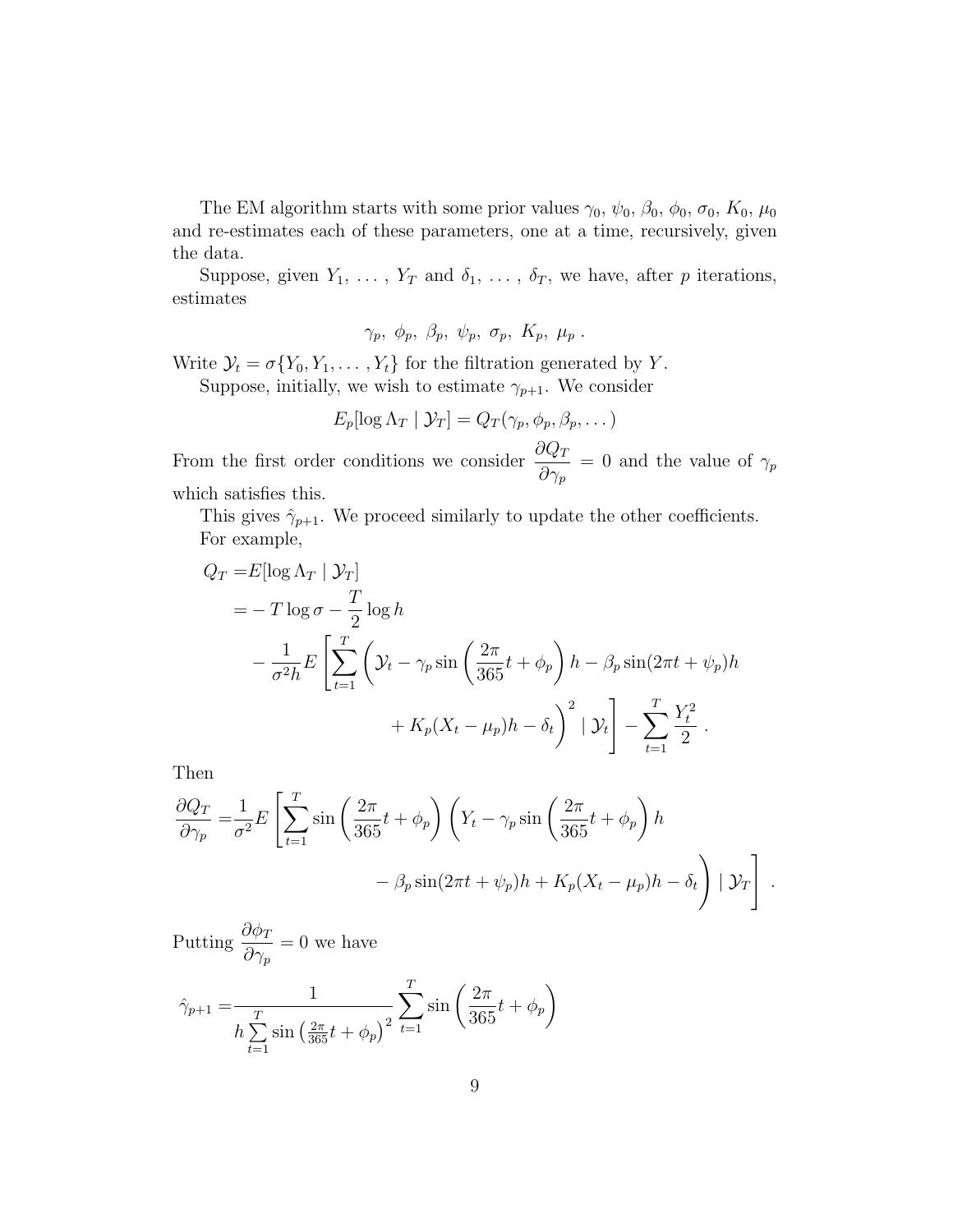$$
\times \left(Y_t - \beta_p \sin(2\pi t + \psi_p)h - \delta_t - K_p \mu_p hT + K_p E\left[\sum_{t=1}^T X_t \mid \mathcal{Y}_T\right]h\right)
$$

Similarly,

$$
\frac{\partial Q_T}{\partial \sigma_p} = -\frac{T}{\sigma_p} + \frac{1}{\sigma_p^3 h} E \left[ \sum_{t=1}^T \left( Y_t - \gamma_p \sin\left(\frac{2\pi}{365}t + \phi_p \right) h - \beta_p \sin(2\pi t + \psi_p) h \right) \right]
$$

$$
K_p (X_t - \mu_p) h - \delta_t \left. \right)^2 \left| \mathcal{Y}_T \right]
$$

giving an estimate

$$
\hat{\sigma}_{p+1}^2 = \frac{1}{T} E \left[ \sum_{t=1}^T \left( Y_t - \gamma_p \sin \left( \frac{2\pi}{365} t + \phi_p \right) h - \beta_p \sin(2\pi t + \psi_p) h \right. \right. \\ \left. + K_p (X_t - \mu_p) h - \delta_t^2 \right)^2 \mid \mathcal{Y}_T \right]
$$

In the sum on the right  $Y_t$ ,  $\delta_t$ ,  $t = 1, \ldots, T$ , are known, as are the estimates  $\gamma_p,\ \phi_p,\ \beta_p,\ \psi_p,\ K_p,\ \mu_p.$ 

We are faced with estimating sums of the form  $E\left[\sum_{n=1}^{T}$ T  $_{t=1}$  $F_1(t, Y_t, \delta_t)X_t | \mathcal{Y}_T$ and  $E$  $\left[\frac{T}{\sum}\right]$ T  $_{t=1}$  $G_1(t, Y_t, \delta_t) X_t^2 \mid \mathcal{Y}_T$ .

These can be recursively using the extensions to the Kalman filter given in [\[2\]](#page-25-2).

Similarly

<span id="page-11-0"></span>
$$
\frac{\partial Q_T}{\partial \phi_p} = -\frac{1}{\sigma^2} E \left[ \sum_{t=1}^T \cos \left( \frac{2\pi}{365} t + \phi_p \right) \left( Y_t - \gamma_p \sin \left( \frac{2\pi}{365} t + \phi_p \right) h - \beta_p \sin(2\pi t + \psi_p) h - \delta_t \right) \mid \mathcal{Y}_T \right]
$$
(10)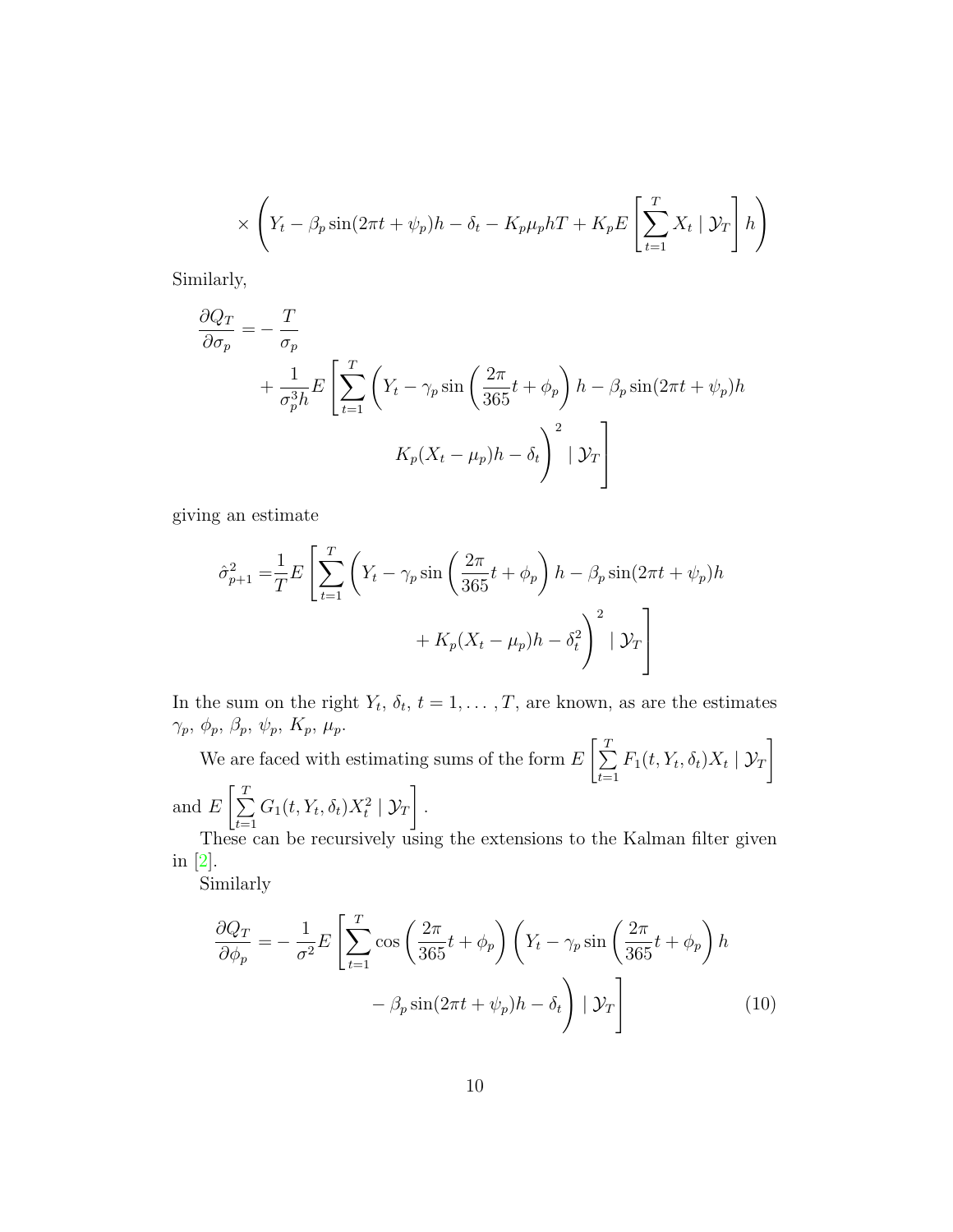This again involves  $E\left[\sum_{t=1}^T X_t | \mathcal{Y}_T\right]$ . We look for the implicit solution  $\hat{\phi}_{p+1}$  to  $\frac{\partial Q_T}{\partial \phi_n}$  $\partial \phi_p$  $= 0$ . Similarly

$$
\frac{\partial Q_T}{\partial \psi_p} = -\frac{1}{\sigma^2} E \left[ \sum_{t=1}^T \cos(2\pi t + \psi) \left( Y_t - \gamma_p \sin\left(\frac{2\pi t}{365} + \phi_p \right) h - \beta_p \sin(2\pi t + \psi) h + K_p (X_t - \mu_p) h - \delta_t \right) \mid \mathcal{Y}_T \right].
$$

We set  $\frac{\partial Q_T}{\partial x}$  $\partial \psi_p$ = 0 and look for the implicit solution  $\hat{\psi}_{p+1}$ .  $\frac{\partial Q_T}{\partial \hat{\phi}}$  $\partial \beta_p$ is similar to  $\partial Q_T$  $\partial\gamma_p$ . For  $\frac{\partial Q_T}{\partial V}$  $\partial K_p$ we have  $=-\frac{1}{4}$  $\frac{1}{\sigma^2}E$  $\lceil$  $\sum$ T  $t=1$  $\left(Y_t - \gamma_p \sin\left(\frac{2\pi}{365}t + \phi_p\right) - \beta_p \sin(2\pi + \psi_p) - \delta_t\right)$  $- K_p(X_t - \mu_p)h$  $\setminus$  $(X_t - \mu_p) \mid \mathcal{Y}_T$ 1

Setting  $\frac{\partial Q_T}{\partial V}$  $\partial K_p$  $= 0$  gives

$$
\hat{K}_{p+1} = \frac{1}{E\left[\sum_{t=1}^{T} (X_t - \mu_p)^2 \mid \mathcal{Y}_T\right]} E\left[\sum_{t=1}^{T} \left(Y_t - \gamma_p \sin\left(\frac{2\pi t}{365} + \phi_p\right) - \beta_p \sin(2\pi t + \psi_p) - \delta_t\right) (X_t - \mu_p) \mid \mathcal{Y}_T\right].
$$

Again, the estimate involves things of the form  $E\left[\sum_{n=1}^{T}\right]$ T  $t=1$  $F_2(t, Y_t, \delta_t) X_t^2 \mid \mathcal{Y}_T$ and  $E\left[\sum_{t=1}^T G_2(t, Y_t, \delta_t)X_t \mid \mathcal{Y}_T\right]$ . Recursive estimates for those can be found as in the paper [\[2\]](#page-25-2).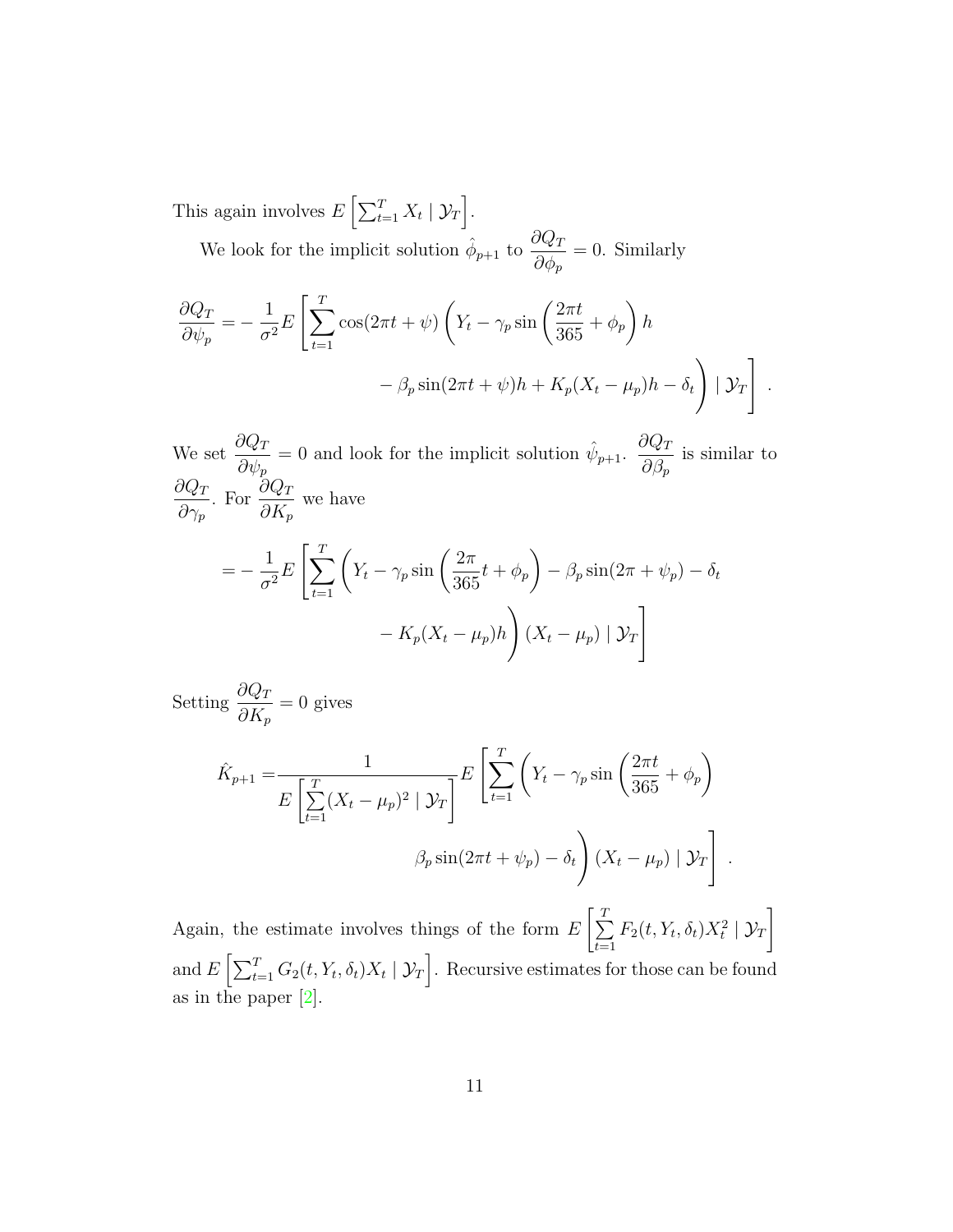## **4 European Calls**

We have taken the model for the spot price to be  $S$  where

$$
S_t = f_t g_t \exp X_t \cdot \langle \alpha, Z_t \rangle
$$

Now for  $T\geq t$ 

$$
E[X_T | X_t] = e^{-K(T-t)} [X_t + \mu(e^{K(T-t)} - 1)] = \mu_{T,t}
$$

and

$$
Var[X_T | X_t] = \frac{\sigma^2}{2K} [1 - e^{-2K(T-t)}] = \nu_{T,t}.
$$

Given  $\mathbb{Z}_T$  and knowledge of the parameters,  $\mathbb{S}_T$  is log-normal. So, with

<span id="page-13-0"></span>
$$
\mathcal{J}_t = \sigma\{X_s : s \le t\},
$$
  
\n
$$
F_C)(t, T) = E[S_T | \mathcal{J}_t \vee \{Z_T\}]
$$
  
\n
$$
= E[f_T g_T \exp X_t \cdot \langle \alpha, Z_T \rangle | \mathcal{J}_t \vee \{Z_T\}]
$$
  
\n
$$
= f_T g_T \exp\left(\mu_{T,t} + \frac{\nu_{T,t}^2}{2}\right) \langle \alpha, Z_T \rangle.
$$
 (11)

This is the future price in our model, and we assume this also the forward price, (given  $Z_T$ ).

Now  $F_C(t, T)$  is martingale in t so

$$
dF_C(t,T) = F_C(t,T) \left( \sigma e^{-K(T-t)} d\omega_t \right) .
$$

Then

$$
Var[log F_C(t, T) | \mathcal{J}_t \vee \{Z_T\}] = \sigma(t, T)
$$

where

$$
\sigma(t,T)^2 = e^{-2KT}\sigma^2 \int_0^t e^{2Kv} dv
$$

$$
= \frac{e^{-2KT}}{2K}\sigma^2(e^{2Kt} - 1).
$$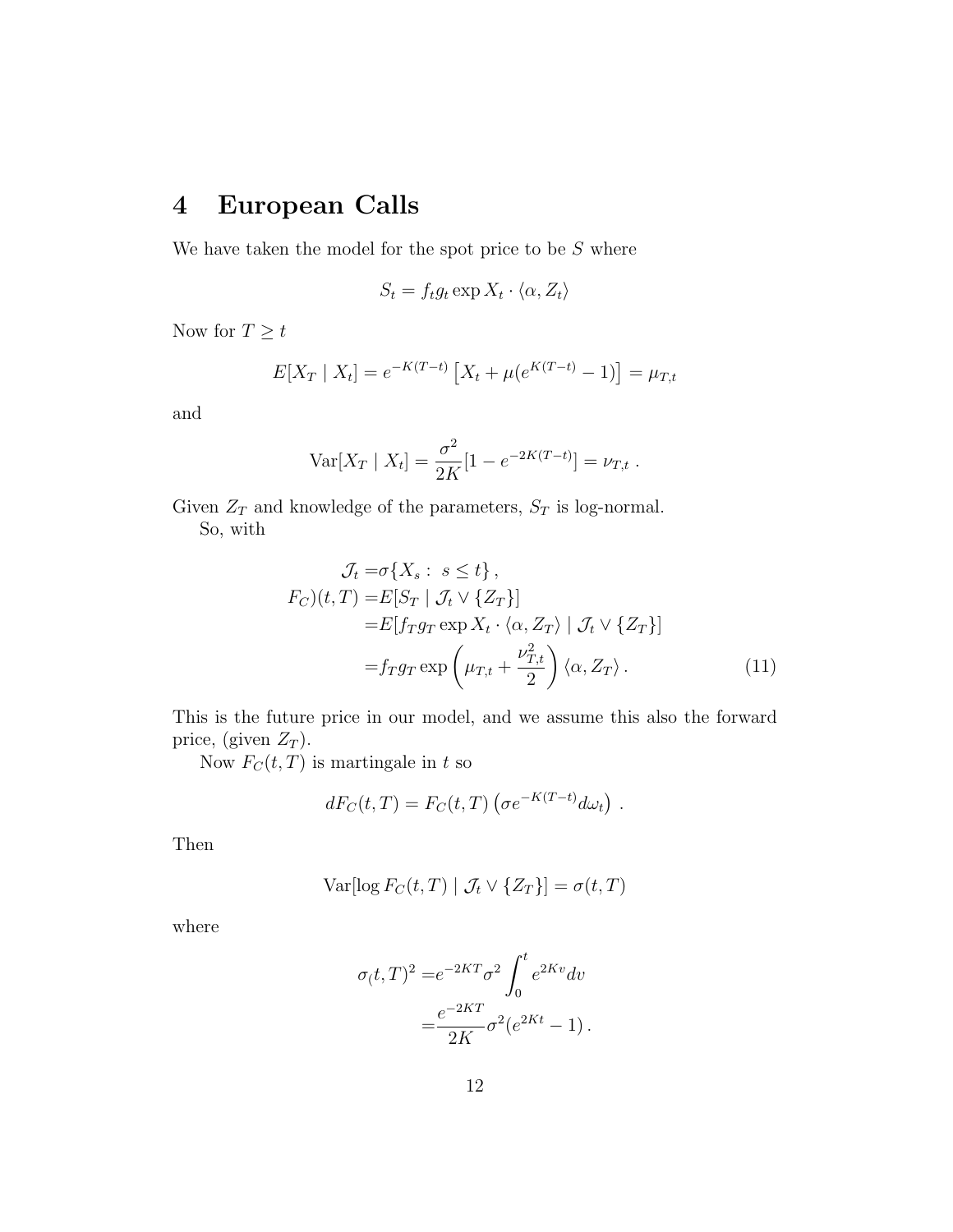Therefore,

$$
F_C(t,T) = F_C(0,T) \exp \left[ \sigma \int_0^t e^{-K(T-v)} d\omega_v \frac{1}{2} \sigma_1(t,T)^2 \right].
$$

With

<span id="page-14-1"></span>
$$
d(t,T) = \frac{\log\left(\frac{F_C(0,T)}{K}\right)}{\sigma_1(t,T)} + \frac{\sigma_1(t,T)}{2}
$$

the price of a European call and  $F_C(t, T)$  with expiration t and strike K is, (given  $Z_T$ ),

$$
C(0, t, X_0, Z_T) = E[e^{-rt}(F_C(t, T) - K)^+ | \mathcal{J}_0 \vee \{Z_T\}]
$$
  
= 
$$
e^{-rt}[F(0, t)N(d(0, T) - KN(d(0, T) - \sigma_1(t, T))]
$$
(12)

Write

$$
\mathbf{C} = (C(0,t,X_0,e_1),\ldots,C(0,t,X_0,e_N)).
$$

Taking the expectation over the possible values of  $Z_T$  gives the price of the call as

$$
E[\langle \mathbf{C}, Z_T \rangle] = \langle \mathbf{C}, AZ_0 \rangle.
$$

#### **5 Empirical Estimation**

The Power Pool of Alberta publishes hourly data on generator availability, demand, supply and pool price on the Internet, but not in archived form. We were fortunate<sup>[2](#page-14-0)</sup> to receive the Power Pool's own hourly data set of pool prices, demand and supply by each of the generators in Alberta for the period January 1, 1996 to March 31, 2000. Here we present the analysis of the 4-year data set for 1996-1999.

<span id="page-14-0"></span><sup>2</sup>We gratefully acknowledge the support of Maury Parsons and Owen Craig in obtaining the data.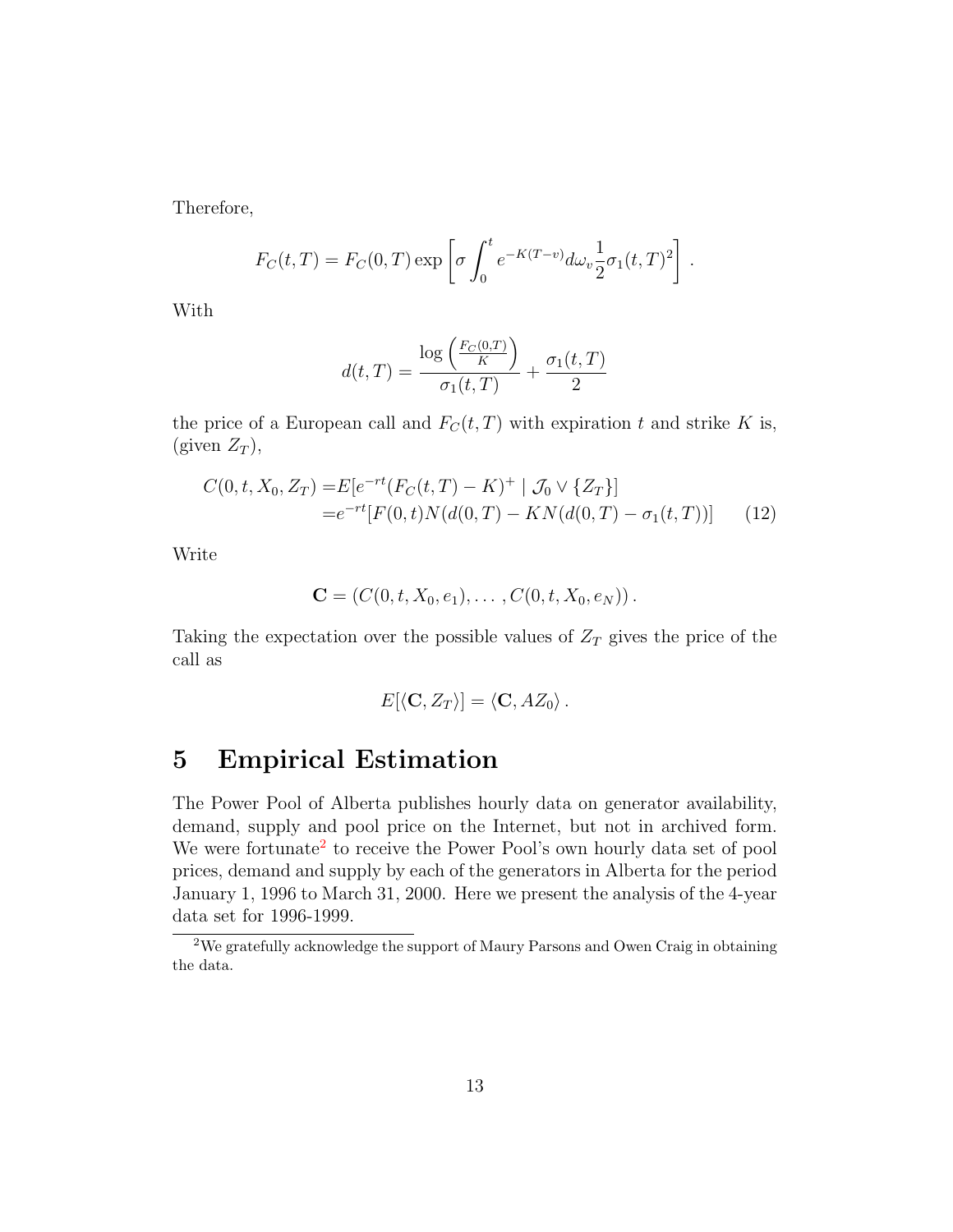#### **5.1 Estimating the Markov Process of On-line Generators**

An examination of the data revealed that the Power Pool had 14 large coalfired generators with a capacity in excess of 250 megawatts. All the other generators were much smaller. While the generators don't always develop power at their full capacity, they can't be run for significant periods of time at much less than a load of 90%, for at lower loads they become unstable.  $(*\ast$  Check this precise number.<sup>\*\*</sup>) Thus, it was not difficult to distinguish the periods when a large generator was on-line from those when it was offline. We chose the cut-off of 10 megawatts of power being generated by these units. We identified periods of time when as few as 9 generators were running and periods when as many as 14 generators were running. Table [1](#page-16-0) provides summary statistics of the length of time spent in each of these states and the time to wait before transition.

Table [2](#page-16-1) is the Markov transition matrix from the state of identified by the top of each column to the state identified by the first item of each row.

Table [3](#page-17-0) shows the Markov transitions after convolution for 1 day, 2 days, ... , 90 days. Note that the columns of the 30 and 90 day matrices are essentially identical, and this vector is essentially the ergodic probability vector that represents the long-term steady-state probability of being in each of the states. The most common state is that with 13 generators running (35.2% probability). For shorter periods of time, the transitions are most commonly to increase or decrease by only one generator.

#### **5.2 Estimating Price Seasonality**

The Expectation Maximization algorithm requires an initial estimate of parameters. We chose to estimate these parameters in a two step process in which we first take logarithms of the data and estimate the (daily and annual) seasonal characteristics  $f_t$  and  $g_t$  of the prices and then deflate the process to get de-seasonalized process  $X_t$ . Then, the de-seasonalized process is studied for its mean-reversion characteristics and to extract the properties of the residuals or diffusion terms.

The Pool Price data exhibited a clear uptrend in price levels, so we estimated a trend along with the seasonality. The demand for electricity is also affected by some characteristics that do not follow a purely sinusoidal form, such as the distinction between weekday and weekend (identifying industrial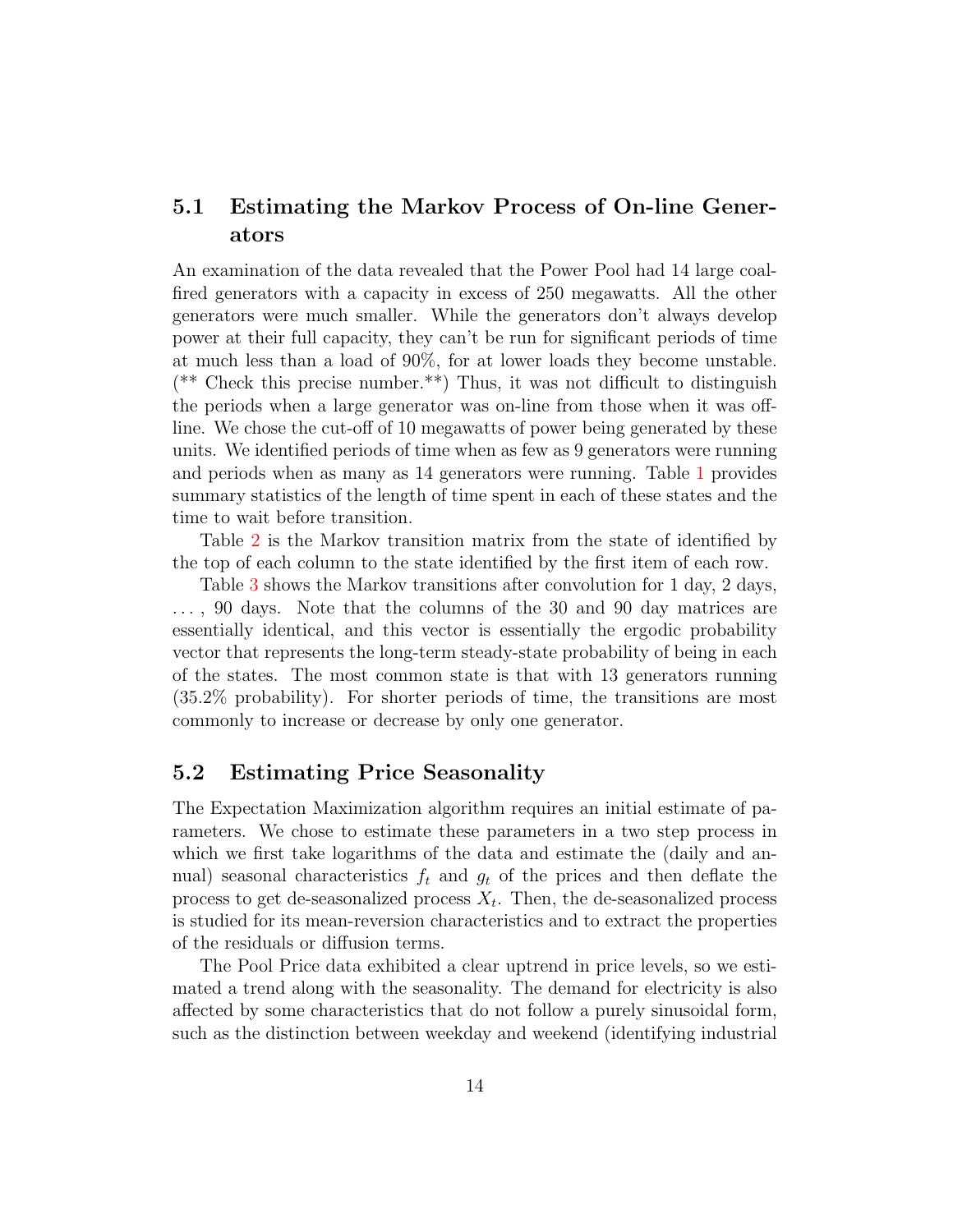<span id="page-16-0"></span>Table 1: Hourly status of numbers of large generators on-line 1996-99. To interpret this table, note that the first row indicates that there were 5 transitions from the state with 9 generators to the state with 10 generators. The mean time before the transition is 12.8 hours and the median is 10 hours. The minimum number of hours before the transition is 2 and the maximum is 29.

| $Z_t$ | $Z_{t+1}$ | <b>Visits</b>  | Mean Stay | Median | Min Stay       | Max Stay |
|-------|-----------|----------------|-----------|--------|----------------|----------|
| 9     | 10        | 5              | 12.8      | 10     | $\overline{2}$ | 29       |
| 10    | 9         | 5              | 18.2      | 7      | 1              | 59       |
| 10    | 11        | 44             | 16.5      | 9      | 1              | 158      |
| 10    | 12        | 1              | 3.0       | 3      | 3              | 3        |
| 11    | 10        | 43             | 35.3      | 20     | 1              | 171      |
| 11    | 12        | 123            | 25.0      | 17     | 1              | 127      |
| 11    | 13        | 1              | 118.0     | 118    | 118            | 118      |
| 12    | 10        | $\overline{2}$ | 41.0      | 41     | 38             | 44       |
| 12    | 11        | 122            | 45.2      | 26     | $\mathbf{1}$   | 363      |
| 12    | 13        | 162            | 28.4      | 17     | 1              | 189      |
| 13    | 11        | 1              | 133.0     | 133    | 133            | 133      |
| 13    | 12        | 161            | 47.8      | 25     | 1              | 310      |
| 13    | 14        | 129            | 34.7      | 24     | 1              | 158      |
| 14    | 13        | 129            | 53.0      | 33     | 1              | 308      |

<span id="page-16-1"></span>Table 2: Hourly Markov probability transition matrix  $\Pi = [\pi_{ji}]$  showing the probability of a transition from state  $i$  to state  $i$ .

|       | $\mathfrak{u}$ or a diamonder from state $\iota$ to state $\iota$ . |                      |                                     |                             |               |  |  |  |  |  |
|-------|---------------------------------------------------------------------|----------------------|-------------------------------------|-----------------------------|---------------|--|--|--|--|--|
| State |                                                                     | 10                   |                                     | 12                          | 13            |  |  |  |  |  |
| 9     |                                                                     | $0.9218$ $0.0061$    | $\hspace{0.6cm}0$                   |                             |               |  |  |  |  |  |
| 10    |                                                                     | 0.0781 0.9389 0.0093 |                                     |                             |               |  |  |  |  |  |
| 11    |                                                                     |                      | $0.0525$ $0.9645$ $0.012$           |                             |               |  |  |  |  |  |
| 12    | $\theta$                                                            |                      | $0.0024$ $0.0258$ $0.9719$ $0.0131$ |                             |               |  |  |  |  |  |
| 13    |                                                                     |                      |                                     | 0.0002 0.0157 0.9763 0.0186 |               |  |  |  |  |  |
| 14    |                                                                     |                      |                                     |                             | 0.0104 0.9813 |  |  |  |  |  |
| Total |                                                                     |                      |                                     |                             |               |  |  |  |  |  |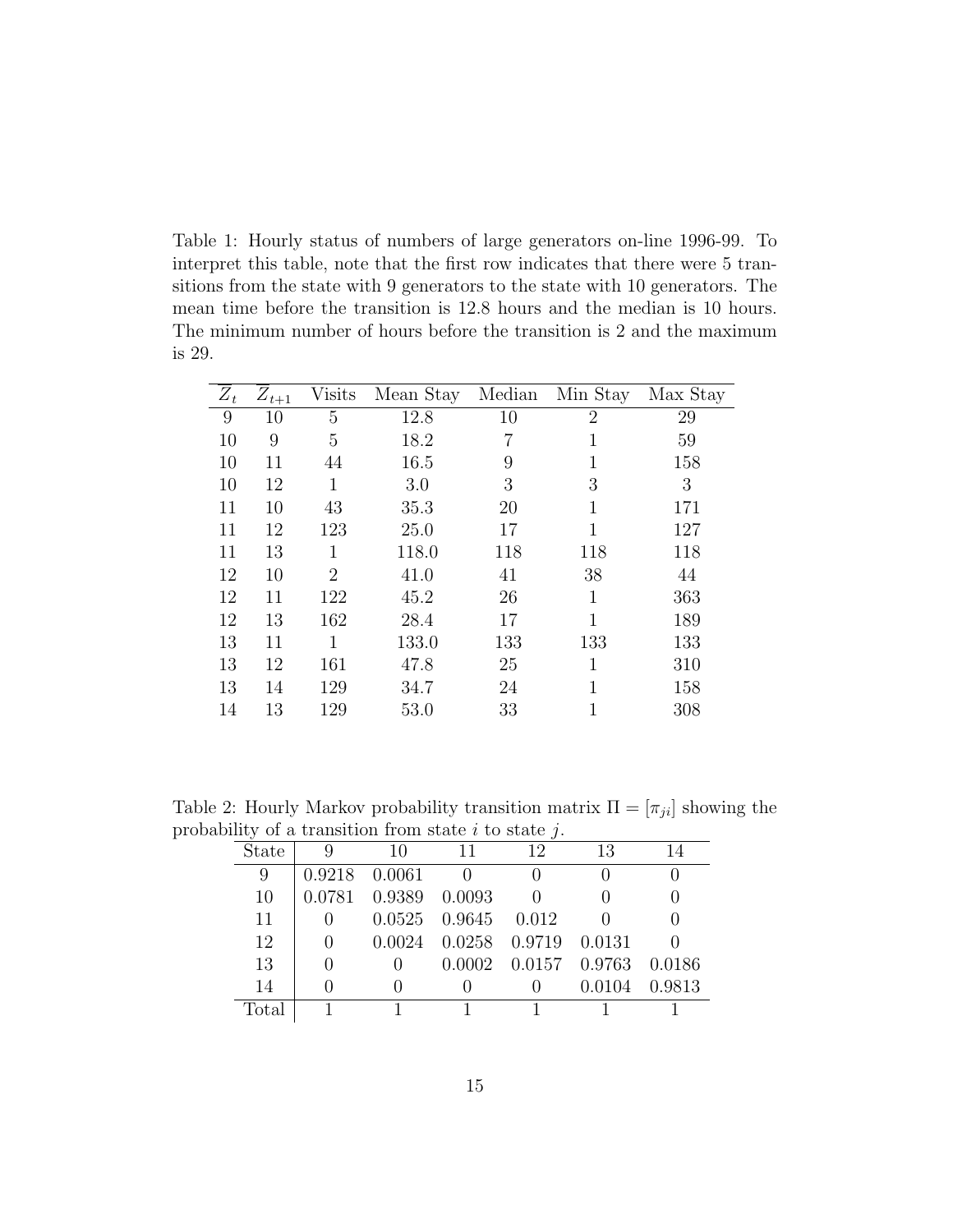<span id="page-17-0"></span>Table 3: Markov transition probabilities after 1, 3, 7, 30 and 90 days. The columns represent the initial states of 9, 10, ... 14 generators and the rows represent the ending states of 9, 10, ... 14 generators.

| $1 \mathrm{day}$     |        |        |        |                |          |
|----------------------|--------|--------|--------|----------------|----------|
| 0.1684               | 0.0311 | 0.0045 | 0.0005 | $\overline{0}$ | 4.41E-06 |
| 0.3992               | 0.2951 | 0.0819 | 0.014  | 0.0016         | 0.0001   |
| 0.3288               | 0.4622 | 0.5172 | 0.1507 | 0.025          | 0.0037   |
| 0.0925               | 0.1825 | 0.3253 | 0.5838 | 0.1837         | 0.0413   |
| 0.0103               | 0.0269 | 0.0651 | 0.2215 | 0.6306         | 0.284    |
| 0.0005               | 0.0019 | 0.0058 | 0.0292 | 0.1588         | 0.6706   |
| 3 days               |        |        |        |                |          |
| 0.0158               | 0.0092 | 0.0051 | 0.0021 | 0.0006         | 0.0002   |
| 0.1183               | 0.0865 | 0.0588 | 0.0293 | 0.0109         | 0.0041   |
| 0.3714               | 0.3348 | 0.2827 | 0.1774 | 0.0817         | 0.0372   |
| 0.3392               | 0.3661 | 0.3842 | 0.3722 | 0.2569         | 0.1577   |
| 0.1301               | 0.1662 | 0.2134 | 0.3105 | 0.4229         | 0.4045   |
| 0.025                | 0.0368 | 0.0555 | 0.1082 | 0.2266         | 0.3961   |
| 7 days               |        |        |        |                |          |
| 0.0033               | 0.003  | 0.0027 | 0.0021 | 0.0015         | 0.0011   |
| 0.0387               | 0.0358 | 0.0327 | 0.0269 | 0.0201         | 0.0155   |
| 0.198                | 0.1873 | 0.1747 | 0.151  | 0.1207         | 0.0989   |
| 0.3424               | 0.3358 | 0.3272 | 0.3082 | 0.2791         | 0.2543   |
| 0.2944               | 0.3045 | 0.3162 | 0.338  | 0.3644         | 0.3809   |
| 0.1229               | 0.1333 | 0.1463 | 0.1735 | 0.214          | 0.249    |
| 30 days              |        |        |        |                |          |
| 0.0018               | 0.0018 | 0.0018 | 0.0018 | 0.0018         | 0.0018   |
| 0.0233               | 0.0233 | 0.0233 | 0.0233 | 0.0233         | 0.0233   |
| 0.1342               | 0.1342 | 0.1342 | 0.1341 | 0.1341         | 0.1341   |
| 0.2906               | 0.2906 | 0.2906 | 0.2906 | 0.2906         | 0.2905   |
| 0.3519               | 0.3519 | 0.352  | 0.352  | 0.352          | 0.352    |
| 0.1979               | 0.198  | 0.198  | 0.198  | 0.1981         | 0.1981   |
| $\overline{90}$ days |        |        |        |                |          |
| 0.0018               | 0.0018 | 0.0018 | 0.0018 | 0.0018         | 0.0018   |
| 0.0233               | 0.0233 | 0.0233 | 0.0233 | 0.0233         | 0.0233   |
| 0.1341               | 0.1341 | 0.1341 | 0.1341 | 0.1341         | 0.1341   |
| 0.2906               | 0.2906 | 0.2906 | 0.2906 | 0.2906         | 0.2906   |
| 0.352                | 0.3521 | 0.3521 | 0.3521 | 0.352          | 0.352    |
| 0.1981               | 0.1981 | 0.1981 | 0.1981 | 0.1981         | 0.1981   |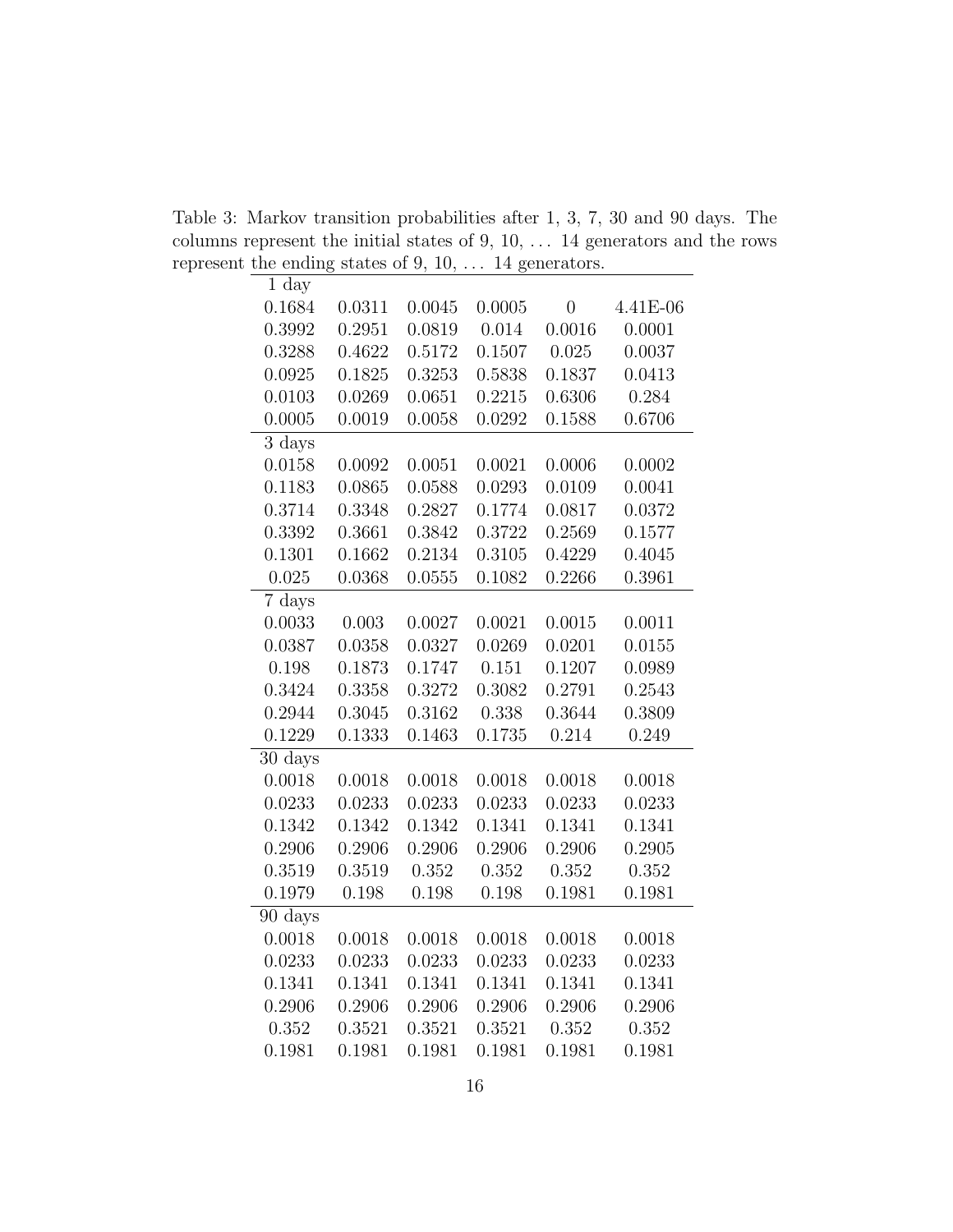| TODIO         |            |           |         | $\pm$ . Estimates of seasonal Fool Fire Encess |             |
|---------------|------------|-----------|---------|------------------------------------------------|-------------|
| Log price     | Coeff.     | Std. Err. | $t\,$   | Prob >  t                                      | Exp(Coeff.) |
| Constant      | 2.39237    | 0.00736   | 325.2   | 0.00                                           | 10.94       |
| Time (Hours)  | 0.00004    | 0.00000   | 144.1   | 0.00                                           | 1.000039    |
| Weekend       | $-0.15846$ | 0.00592   | $-26.8$ | 0.00                                           | 0.85        |
| Sine Daily    | $-0.33711$ | 0.00450   | $-74.9$ | 0.00                                           | 0.71        |
| Cosine Daily  | $-0.30585$ | 0.00678   | $-45.1$ | 0.00                                           | 0.74        |
| Night-time    | 0.00464    | 0.01077   | 0.4     | 0.67                                           | 1.0046      |
| Sine Annual   | $-0.08279$ | 0.00387   | $-21.4$ | 0.00                                           | 0.92        |
| Cosine Annual | 0.11860    | 0.00427   | 27.8    | 0.00                                           | 1.13        |
| R-squared     | 0.529      |           |         |                                                |             |
| Daily Amp.    | 0.455      |           |         |                                                | 1.58        |
| Peak Hour     | 15.2       |           |         |                                                |             |
| Annual Amp.   | 0.145      |           |         |                                                | 1.16        |
| Peak Month    | 10.86      |           |         |                                                |             |

<span id="page-18-0"></span>Table 4: Estimates of Seasonal Pool Price Effects

demand) and the distinction between daylight hours and nighttime hours (identifying street and home lighting demand). Introducing these dummy variables also allows for the possibility of replacing the sinusoidal seasonals with seasonal dummy variables.

In addition, the price level adjustment  $\langle \alpha, Z_t \rangle$  that depends on the number of on-line generators can be augmented to allowing a completely different seasonal and dummy model for each level of on-line generation, since there are only 6 different values of  $Z_t$  in the data.

Table [4](#page-18-0) shows the results of the first-stage seasonal regression of log price on seasonal, dummy and trend variables. The last column provides the exponential transformation of the coefficient, which can be interpreted as a factor affecting the price level. For example, the exponential of the constant is 10.94, which suggests that the typical pool price at the beginning of the time period (January 1996), a typical pool price was \$10.94 per megawatt-hour, or in household terms, 1.094 cents per kilowatt-hour. In this model, time is measured in hours, so at the end of December 1999, there were  $24 \times 365 \times 4 = 35,040$  hours. The time-trend led to a factor of  $\exp(35,040 \times 0.00004) = 3.89$ , so that a typical price was  $10.94 \times 3.89 = $42.60$ per megawatt-hour. This is a very substantial rate of increase and may not continue into the future.

The weekend had an effect of reducing the price by a factor 0.85.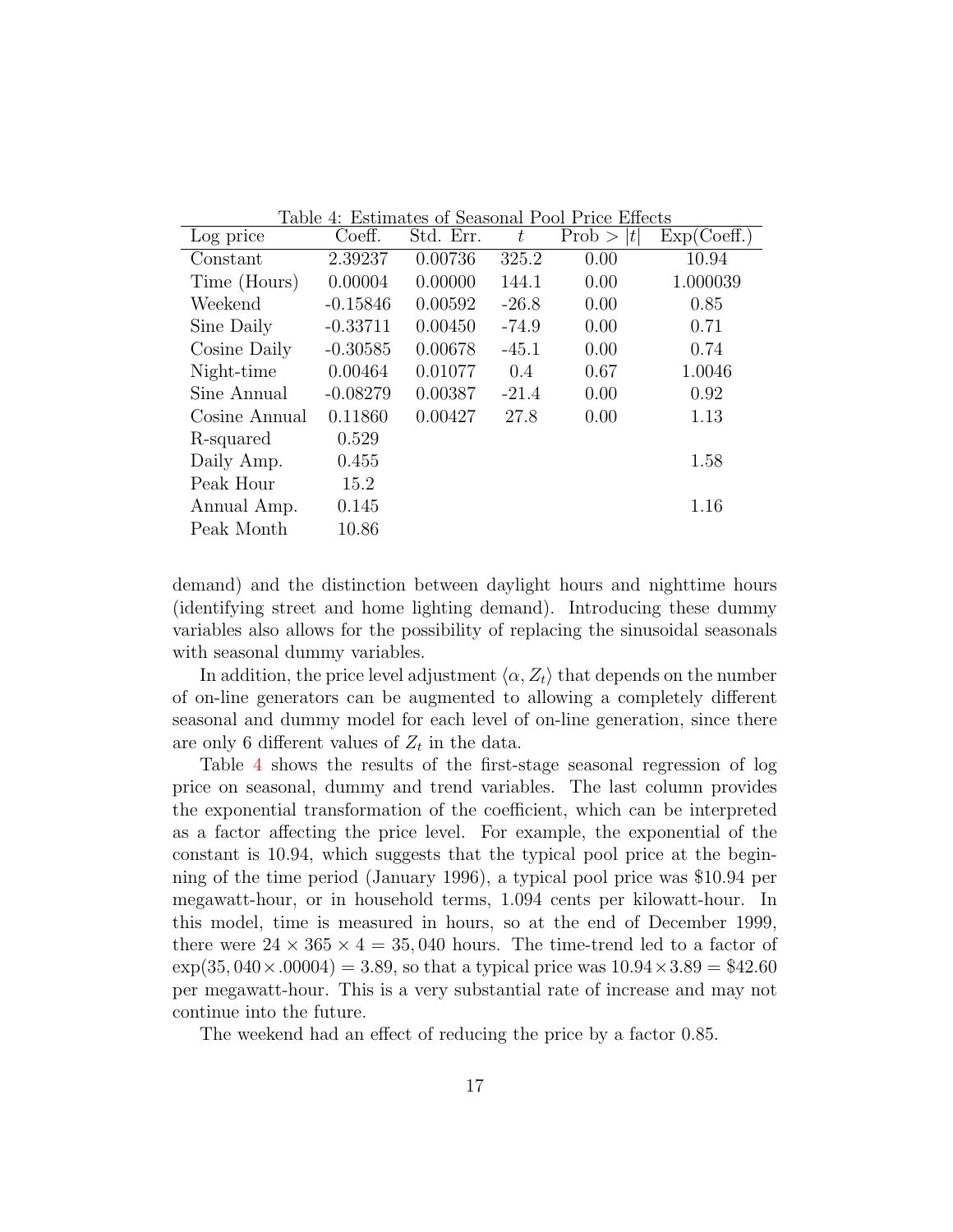Entering the night hours<sup>[3](#page-19-0)</sup> only increased the price by a factor of  $0.46\%$ , and this was insignificant. This suggests that the increased demand as street lights and house lights are turned on does not have a significant price effect. Of course, this variable is correlated with the time of day, and the price in the evening was typically reduced by the reduced industrial demand, so a proxy effect with errors in the variables may be muting the statistical significance of this factor.

The daily and annual seasonal factors were estimated by noting that the integrals in equations  $(1)$  and  $(2)$  become sines with a phase angle shift. Thus, for example, the daily seasonal in logged prices is  $-.33711 \sin(t \times 2\pi/24)$  –  $0.30585 \cos(t \times 2\pi/24)$ . Recall the trigonometric identities

$$
a\sin(x+\phi) = a\cos(\phi)\sin(x) + a\sin(\phi)\cos(x)
$$
 (13)

<span id="page-19-1"></span>
$$
a^{2} = (a \cos(\phi))^{2} + (a \sin(\phi))^{2}.
$$
 (14)

Associating the coefficients of the daily sine and cosine in the regression with  $a\cos(\phi)$  and  $a\sin(\phi)$ , respectively, we can solve for the amplitude a by taking a square root of the sums of the squares of the coefficients. This gives a daily amplitude of 0.455 for the logarithm and a factor of 1.58 for the price. Thus, the peak price of the day is typically 158% of the mean price for the day. To determine the peak hour, we can take the inverse sines and cosines of the regression coefficients divided by the amplitude. Some care must be taken to interpret these correctly, since the square root might have been the negative root. Moreover, equation [\(13\)](#page-19-1) gives a phase angle relative to the sine, which has its maximum at  $\pi/2$ , rather than 0. Thus, the daily peak is at a time that is either 6 hours before or 6 hours after the time given by  $\phi$ . Going through this, we see that the peak price hour for the day is 15.2, or about 3 pm.

<span id="page-19-0"></span>Similarly, we can interpret the annual seasonal. Note that the amplitude of the swings is less than for the daily swings (a maximum factor of 1.16 at the peak). The peak month is month 10.86, which is late October to early November.<sup>[4](#page-19-2)</sup> The annual seasonal in electricity is clearly affected by several confounding factors: holiday seasons, air conditioning seasons, and heating

<span id="page-19-2"></span><sup>&</sup>lt;sup>3</sup>We used software [\[4\]](#page-25-3) by the US Naval Observatory to calculate the darkness hours, including twilight, for both Edmonton and Calgary and assigned a dummy variable of 1 for darkness. We averaged the dummy variable for Edmonton and Calgary. We are grateful to Jonathan Sick for helping us to extract this ephemeris data.

<sup>4</sup>Of the 4 years in our data set, two Octobers were very unusual. October 1998 had a shortage of supply and some cities had to shed load by cutting off electricity to customers.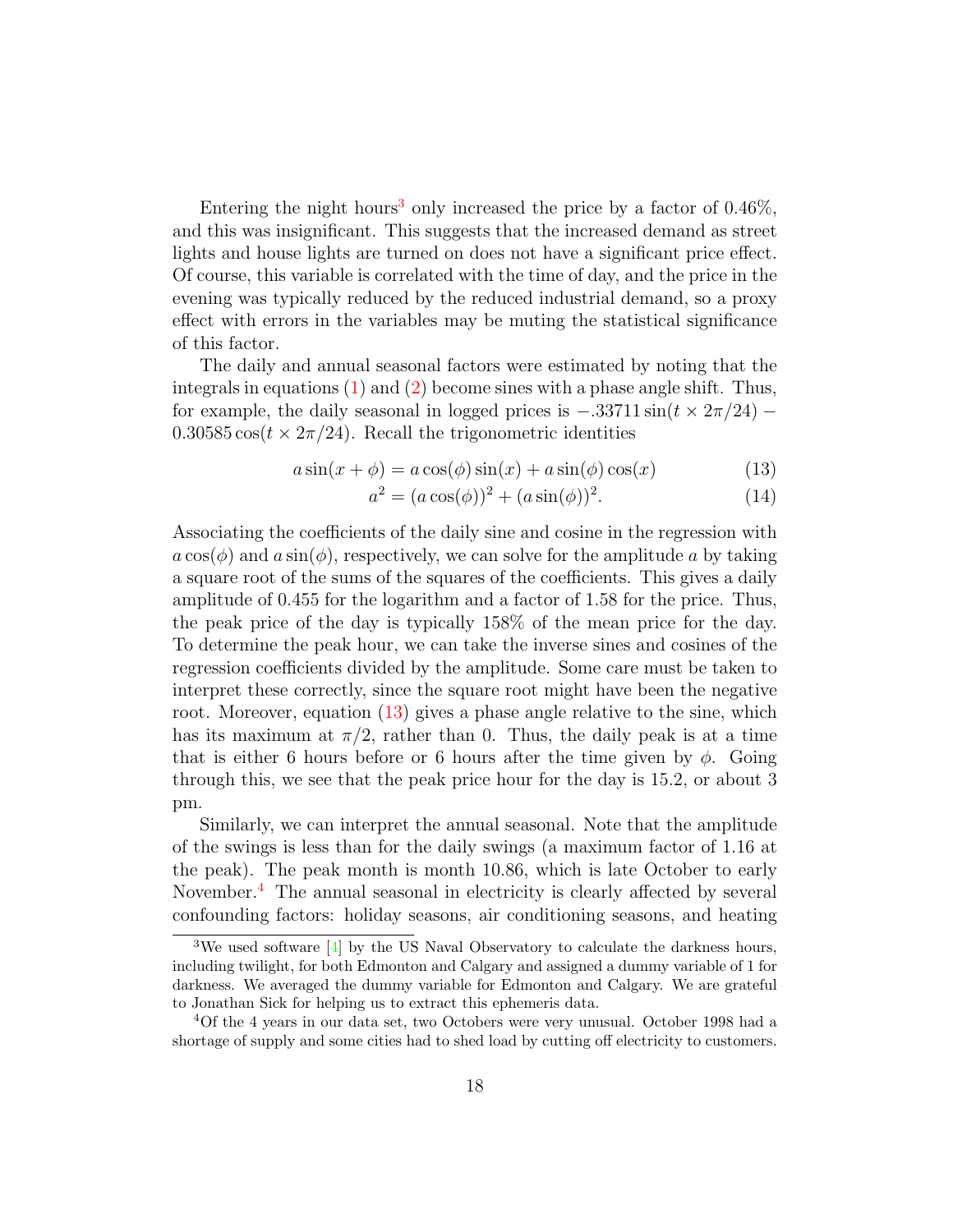seasons. We have already removed the effect of darkness hours for street lighting.

#### **5.3 Estimating Mean Reversion of Prices**

We take the residuals of the previous regression as estimates of the deseasonalized and detrended variable  $X_t$ . We represent the mean-reverting diffusion [\(5\)](#page-7-1) as an auto-regression of changes in  $X_t$  on prior levels  $X_{t-1}$ :

$$
X_t - X_{t-1} = \kappa \mu - \kappa X_{t-1} + \sigma \Delta \omega_t \tag{15}
$$

A priori there is no reason to believe that the coefficient of mean reversion,  $\kappa$  will differ according to the number of generators on-line, but we would expect the long-run mean of the log price,  $\mu$  to vary with the number of large generators that are on line. Thus, we record this auto-regression in Table [5](#page-21-0) for the generator states Gen 9, Gen 10, ... , Gen 14. The autoregression coefficient  $\kappa$  is always significantly different from zero, so the process is not a random walk (it doesn't have a unit root). We report the half life of a deviation from the mean, measured in hours. Note that half of any price shocks are eroded away withing 4 or 5 hours. This reduces the price risk considerably. We also report the long-run mean  $\mu$  and the exponential of the long run mean. This latter number provides a price factor adjustment, according to the number of large generators that are running. Thus, when only 9 large generators are on-line, the price is about 68% higher than normal, while when 14 generators are running, the price is about 8% lower than normal.

We analyze the residuals of the mean-reversion regressions in Table [6.](#page-21-1) This provides an estimate of volatility  $\sigma$ , which seems to be fairly constant across the models at 25% to 35% per hour. Thus, price changes are quite volatile on an hourly basis, but deviations decay rapidly over a matter of hours towards the long run mean. The long run mean price is higher when there are fewer generators running.

Table [6](#page-21-1) shows that the residuals are quite non-normal, so that the Gauss-Wiener diffusion assumption is violated. The residuals are normally right

October 1999 saw a change in the rules for revising bids to make it harder for a generator to bid power in but withdraw it and re-bid at a higher price if demand is high. The rule transition caused some difficulties in the market. Both Octobers saw high electricity prices and this even might not repeat itself.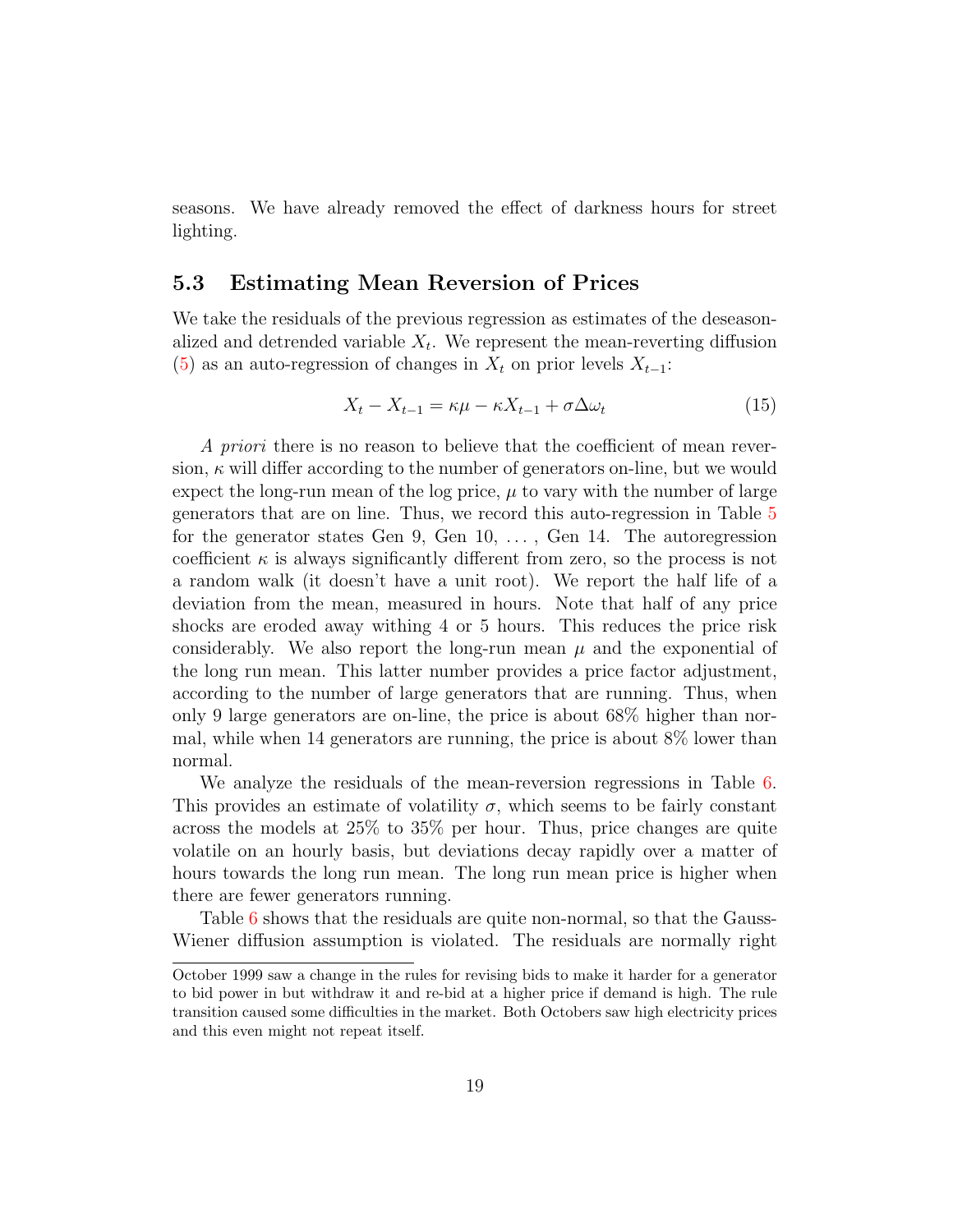| Detrengeg Price. |          |           |         |           |           |         |             |
|------------------|----------|-----------|---------|-----------|-----------|---------|-------------|
| Gen 9            | Coef.    | Std. Err. | t       | Prob >  t | Half Life | $\mu$   | $\exp(\mu)$ |
| $\kappa$         | 0.200    | 0.049     | $-4.1$  | 0.00      | 3.47      | 0.52    | 1.68        |
| $\kappa\mu$      | 0.104    | 0.047     | 2.2     | 0.03      |           |         |             |
| Gen 10           |          |           |         |           |           |         |             |
| $\kappa$         | $-0.166$ | 0.021     | $-7.9$  | 0.00      | 4.18      | 0.37    | 1.45        |
| $\kappa\mu$      | 0.062    | 0.016     | 3.8     | 0.00      |           |         |             |
| Gen11            |          |           |         |           |           |         |             |
| $\kappa$         | 0.191    | 0.009     | $-21.9$ | 0.00      | 3.63      | 0.13    | 1.13        |
| $\kappa\mu$      | 0.024    | 0.005     | 5.0     | 0.00      |           |         |             |
| Gen 12           |          |           |         |           |           |         |             |
| $\kappa$         | $-0.154$ | 0.005     | $-28.6$ | 0.00      | 4.49      | 0.03    | 1.03        |
| $\kappa\mu$      | 0.005    | 0.003     | 1.8     | 0.08      |           |         |             |
| Gen 13           |          |           |         |           |           |         |             |
| $\kappa$         | 0.136    | 0.005     | $-29.6$ | 0.00      | 5.08      | $-0.07$ | 0.93        |
| $\kappa\mu$      | $-0.010$ | 0.002     | $-4.5$  | 0.00      |           |         |             |
| Gen 14           |          |           |         |           |           |         |             |
| $\kappa$         | 0.142    | 0.006     | $-22.5$ | 0.00      | 4.88      | $-0.09$ | 0.92        |
| $\kappa\mu$      | $-0.012$ | 0.003     | $-4.0$  | 0.00      |           |         |             |
|                  |          |           |         |           |           |         |             |

<span id="page-21-0"></span>Table 5: Estimation of the Mean Reverting Process for Deseasonalized and Detrended Price.

<span id="page-21-1"></span>Table 6: Residual Analysis to Estimate Volatility

|                                                              | rapid 0. resident margin to Estimate volutility |                    |                                                  |  |                              |  |                                |  |  |
|--------------------------------------------------------------|-------------------------------------------------|--------------------|--------------------------------------------------|--|------------------------------|--|--------------------------------|--|--|
| Num Gen $\sigma$ exp( $\sigma$ ) Kurtosis Skew Min Max Count |                                                 |                    |                                                  |  |                              |  |                                |  |  |
| 9                                                            |                                                 |                    | $0.25$ $1.29$ $6.30$ $-1.90$ $-1.04$ $0.43$ $59$ |  |                              |  |                                |  |  |
| 10                                                           |                                                 | $0.38$ 1.46        | $12.65$ $0.36$ $-2.15$ $2.23$                    |  |                              |  | 769                            |  |  |
| 11                                                           |                                                 | $0.32 \qquad 1.37$ | 13.91                                            |  | $0.24$ $-2.06$ $2.62$ $4544$ |  |                                |  |  |
| 12                                                           |                                                 | $0.26$ 1.30        | 14.92                                            |  | $0.35$ $-2.28$ $2.60$ $9919$ |  |                                |  |  |
| 13                                                           |                                                 | $0.23 \quad 1.26$  | 10.16                                            |  |                              |  | $-0.01$ $-1.73$ $1.61$ $12046$ |  |  |
| 14                                                           |                                                 | $0.25$ 1.28        | 8.08                                             |  | $0.32 -1.45$ $2.53$ 6773     |  |                                |  |  |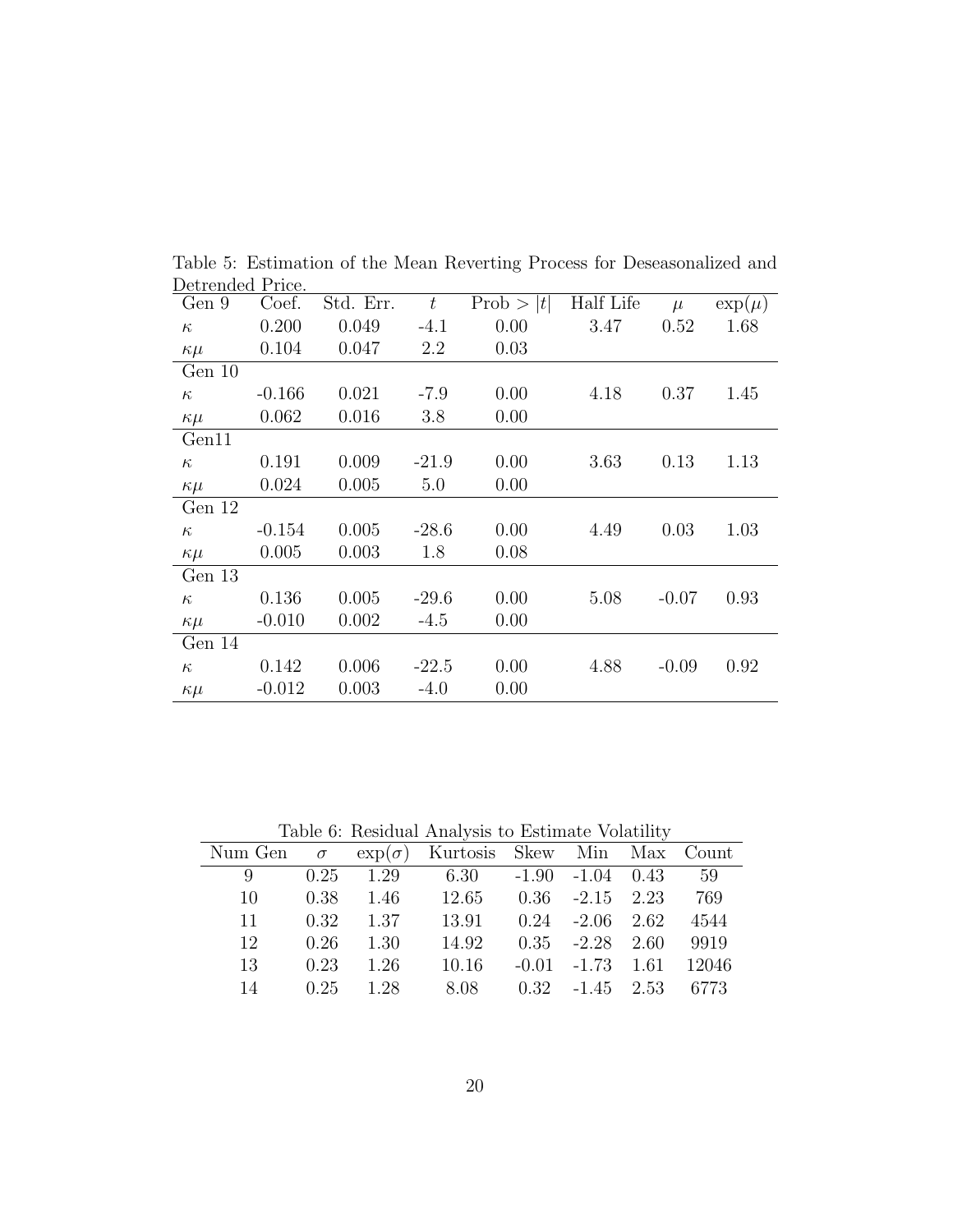

<span id="page-22-0"></span>Figure 2: Bootstrap simulation of January 30 Pool Price distribution, starting at the means on January 1.

skewed (except when only 9 generators are running), so it is possible to get large upward deviations in price but not so likely to get large negative deviations in price. Moreover, the distribution is lepto-kurtotic or fat-tailed. This suggests that caution should be exercised in using analytic representations of the state-price density in calculating option prices, since these analytic expressions will generally be based on the assumption of log-normality.

An alternative approach to pricing options that may be preferred is to simulate the Markov process for  $Z_t$  using the Markov transition matrix, and then simulate the conditional changes in the deseasonalized and detrended price  $X_t$  conditional on the values of  $Z_t$ . Then the detrended price can be multiplied by the seasonal factors to get a final price. Repeating the simulation for 1000 or 10,000 times will give a good representation of the state price density, which can be used to form the expectations of equations [\(11\)](#page-13-0) and [\(12\)](#page-14-1) to price out European calls and other options. This is the subject of future work.

Figure [2](#page-22-0) shows such simulation looking one month ahead to the deseasonalized price for January 30, 2000. The maximum price that the system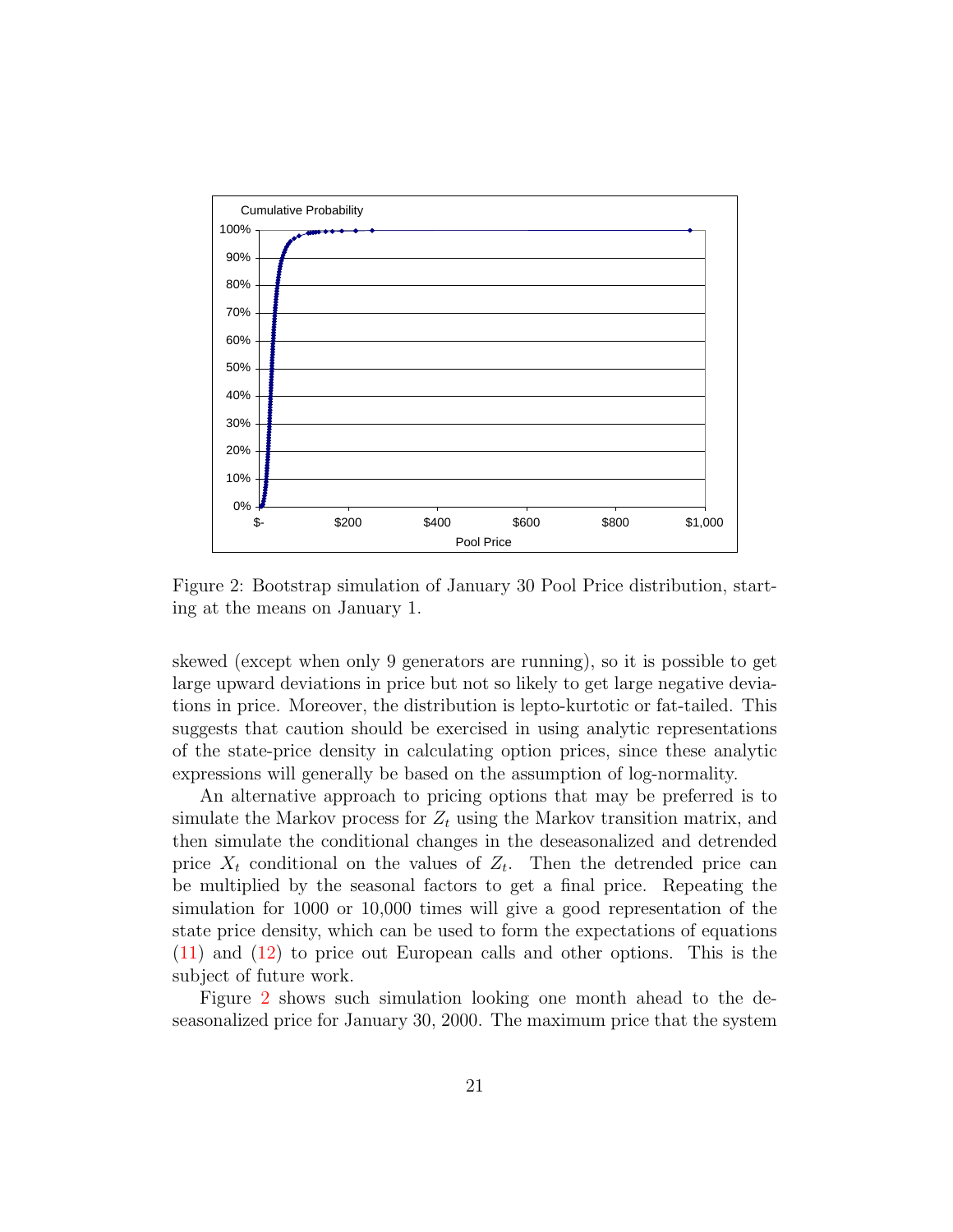

<span id="page-23-0"></span>Figure 3: Closeup view of restricted price range in simulation of January 30 Pool Price distribution, starting at the means on January 1.

computers can handle is \$999. Rarely does the price go above \$200, but it often exceeds \$50.

Figure [3](#page-23-0) zooms in to the pricing region of \$0 to \$200.

### **6 Items To Come**

To complete the paper, we intend to describe the state price density and price some put and call options.

A key issue in estimating real options to deliver electricity will be to model the long-term growth trend in the process. Our data set is too short to draw any inferences about growth. The growth in prices could reflect a change in generation market regime from quasi-regulated to quasi-competitive. During this transition, relatively few new generators were built, yet the Province grew substantially. It could also represent a change from reliance on coal to greater reliance on gas as a fuel source. We have no futures market to help estimate the long-term growth or the long-run mean electricity price. Nevertheless, such a market will come into being as the market becomes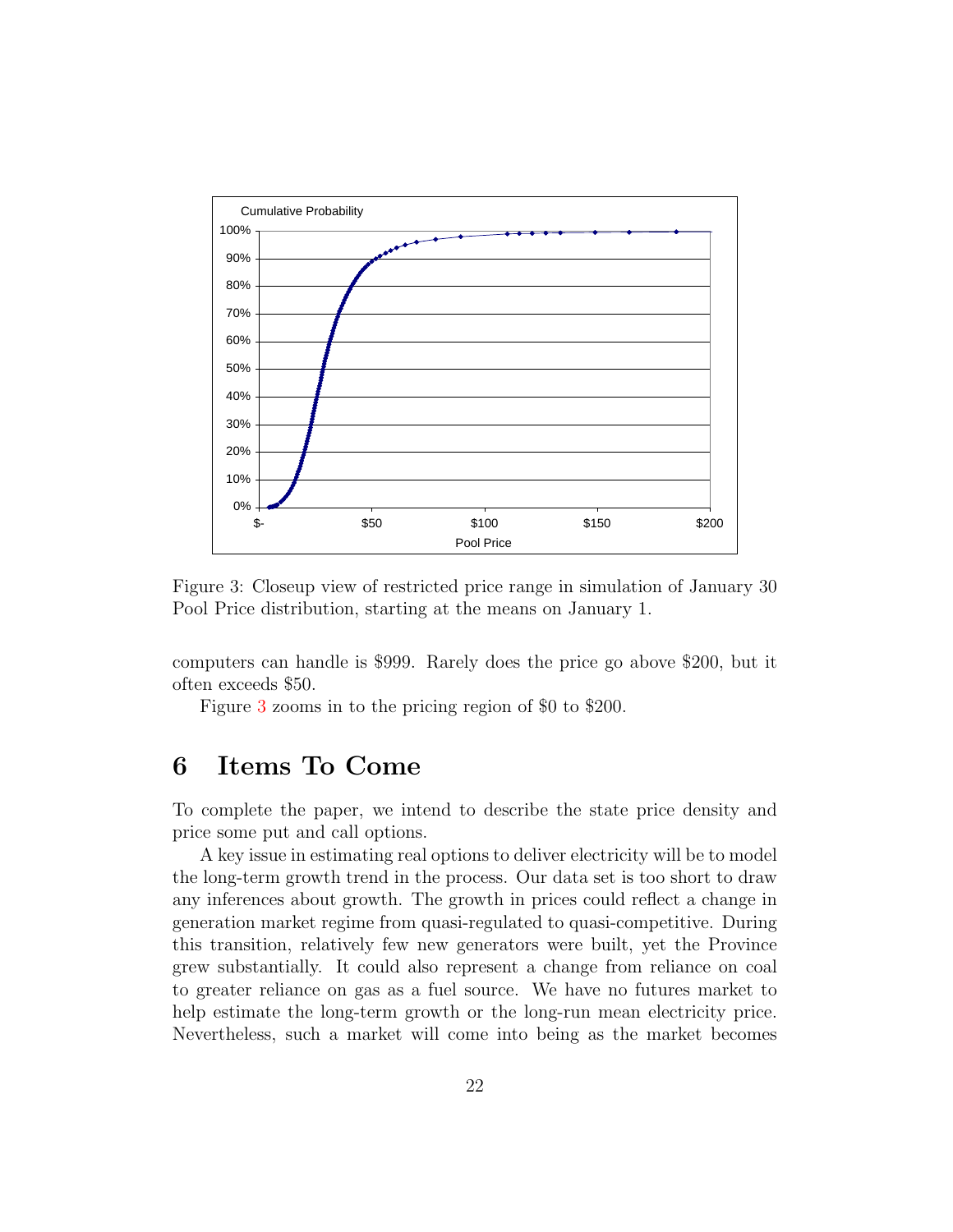deregulated, and this represents an initial step in understanding how real assets and electricity options will be priced.

### **7 Concluding Remarks**

In this paper we have analyzed the generation and pricing process for the Alberta Power Pool, which is an electricity market with minimal excess capacity and minimal opportunities for importation of electricity. The Pool has a number of large generators, which develop most of the power, so that prices can spike upward when these large generators go off-line.

Over the 4-year period we studied, there were always 9 to 14 of these generators running. The long run mean price is higher when fewer generators are running, by a factor of approximately 1.7 when only 9 generators are running. There are signficant price variations within the day, with prices increasing by a factor of 1.6 for the daily peak. Price deviations are mean reverting with a half life of deviations from the long-run mean being measured in hours rather than days. However, the hourly volatility of prices is high on the order of 25% to 35%. Another important factor in the pricing of electricity is that deseasonalized prices almost tripled over the 4-year period. It is unlikely that electricity prices will continue to grow at this rate, so some careful judgement is required to use the model on a forward-looking basis to price electricity derivatives.